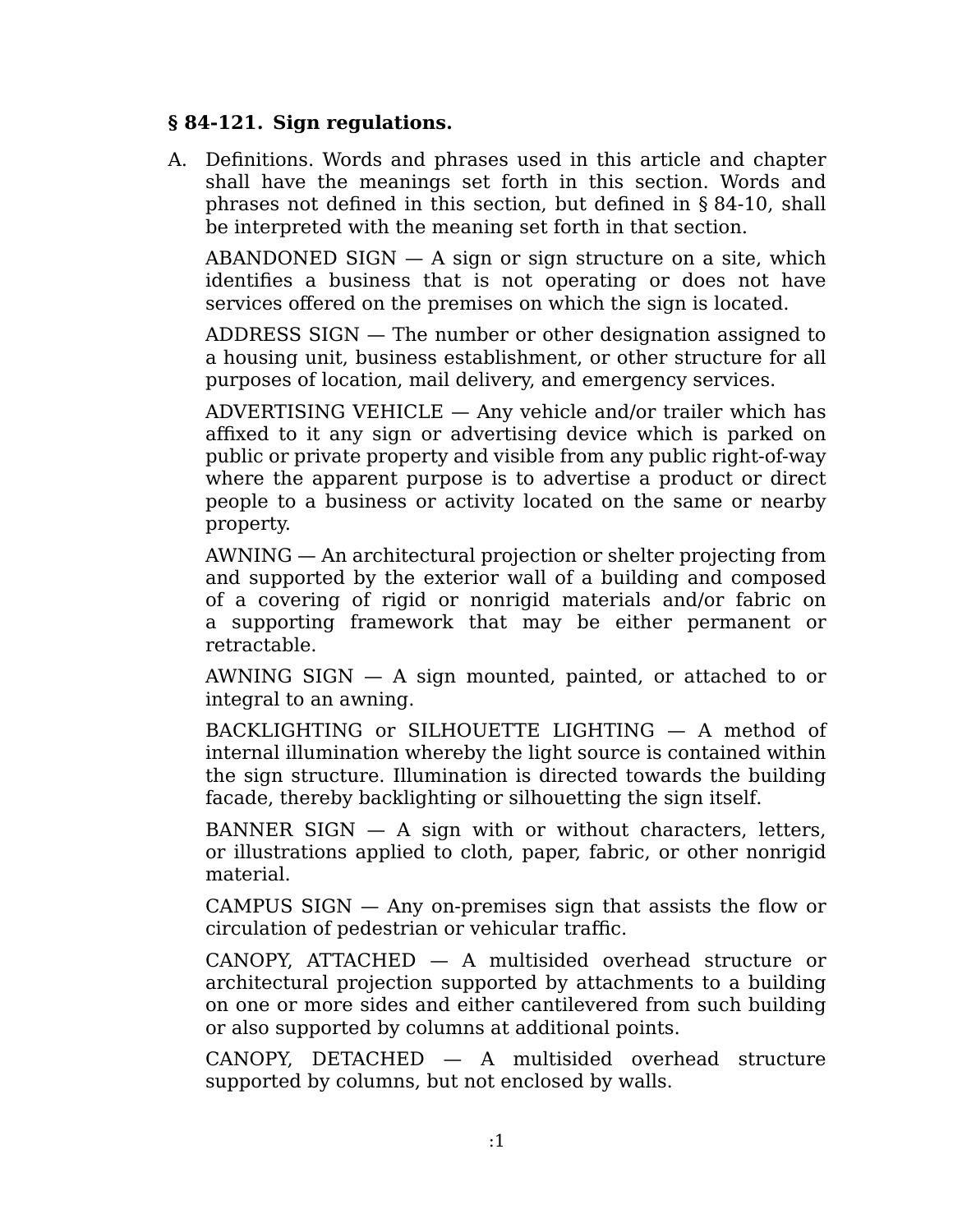CANOPY SIGN  $-$  A sign mounted, painted, attached to, or integral to a canopy.

CHANGEABLE COPY SIGN, MANUAL  $-$  A sign that is designed so that characters, letters, or illustrations can be changed or rearranged manually to change the message on the sign without altering the face or surface of the sign.

CHANGEABLE COPY SIGN,  $REMOTE - A$  sign that is designed so that characters, letters, or illustrations can be changed or rearranged remotely by electronic or other means to changes the message or sign without altering the face or surface of the sign.

EXPOSED TUBE-STYLE LIGHTING  $-$  A luminaire in which the light source consists of or is contained in an uncovered extruded cylinder or other shape, which may be formed into geometric patterns, lettering, logos, or emblems. This may include, but not limited to LED's, exposed glass tube lighting, neon, or rope lighting.

FLAG — Any fabric containing distinctive colors, patterns, or symbols, used as a symbol of the United States of America, the Commonwealth of Pennsylvania, or the local municipality. A flag is not a sign.

FLASHING SIGN  $-$  A sign that contains an intermittent or sequential flashing light source or has a light source which is not stationary, varies in illumination intensity, or contains elements which give the appearance of any of the aforementioned.

FREESTANDING SIGN — A self-supporting sign detached from any building and is supported by poles, posts, braces, or other type of base on the ground.

GOVERNMENTAL SIGN — A sign, which is owned, installed, and maintained by the Township of Pine, County of Allegheny, the Commonwealth of Pennsylvania, or other governmental agency.

GROUND/MONUMENT SIGN — A freestanding sign, which is completely self-supporting, has its sign face or base on the ground and has no air space, columns, or supports visible between the ground and the bottom of the sign.

ILLUMINATED SIGN,  $EXTERNAL - A$  sign lighted by or exposed to artificial lighting either by lights on or in the sign or directed toward the sign.

ILLUMINATED SIGN, INTERNAL — A sign containing a source of light contained within the sign structure or sign cabinet.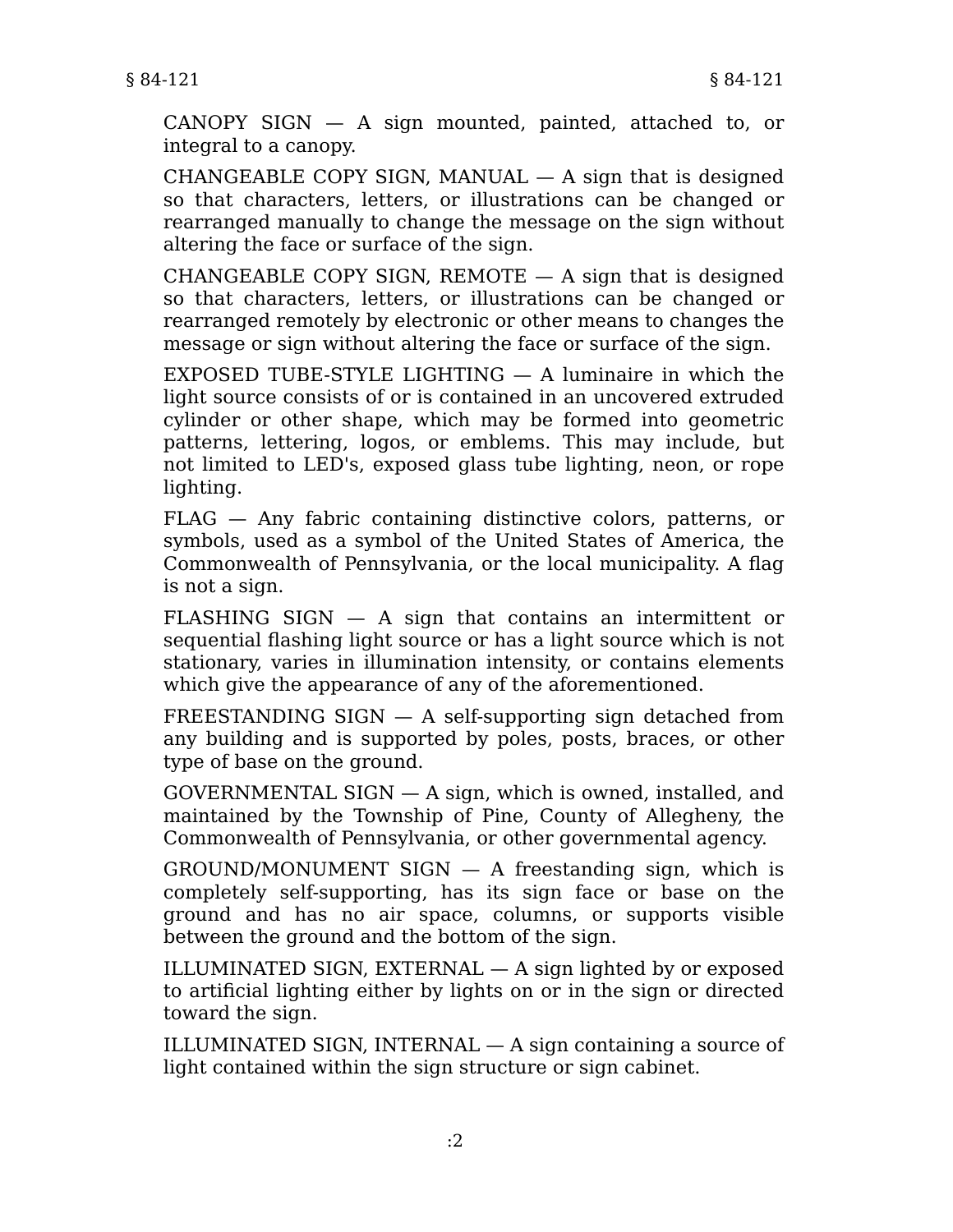KIOSK SIGN  $-$  A sign consisting of three or more sides that list names of businesses or other directional information located on a property or in a building.

MARQUEE — An integral part of the building consisting of a roof which is supported by the building and may also be supported by columns or piers, and which includes porches, porticos and portecocheres, but does not include canopies or awnings.

MARQUEE SIGN — A wall sign attached to a marquee.

MENU BOARD SIGN  $-$  A sign that lists for consumers the various options of products, goods, or services provided by a business.**[Added 11-16-2009 by Ord. No. 352]**

MOVING/ANIMATED SIGN — Any sign or part of a sign that changes physical position by any movement or rotation or that gives the visual impression of such movement. This may include a flashing or remote changeable copy sign.

MULTITENANT BUILDING — A nonresidential building that provides occupancy for two or more tenants.

MULTITENANT BUILDING SIGN — A sign that provides space on a freestanding sign that identifies all or most of the tenants within that structure.

NONCONFORMING SIGNS — A lawfully existing sign that complied with the Zoning Ordinance at the time the sign was erected but does not meet the current zoning requirements.

OFF-PREMISE SIGN — A sign advertising a business, person, activity, goods, or service not located on the premises where the sign is located.

PENNANT/STREAMER — Any lightweight plastic, fabric, or other material, whether or not containing a message of any kind, suspended from a rope, wire, or string, usually in a series and designed to move in the wind.

POLE/PYLON SIGN — A freestanding sign erected on a pole, poles, pylon, or pylons, or other supporting structure where the bottom edge of a sign face is installed above the ground.

POLITICAL SIGN — Any sign that advertises a candidate or an issue, which is to be voted on in a local, state, or federal election process.

PORTABLE SIGN — A sign intended to be moved easily and is not designed to be permanently affixed into the ground or to a structure.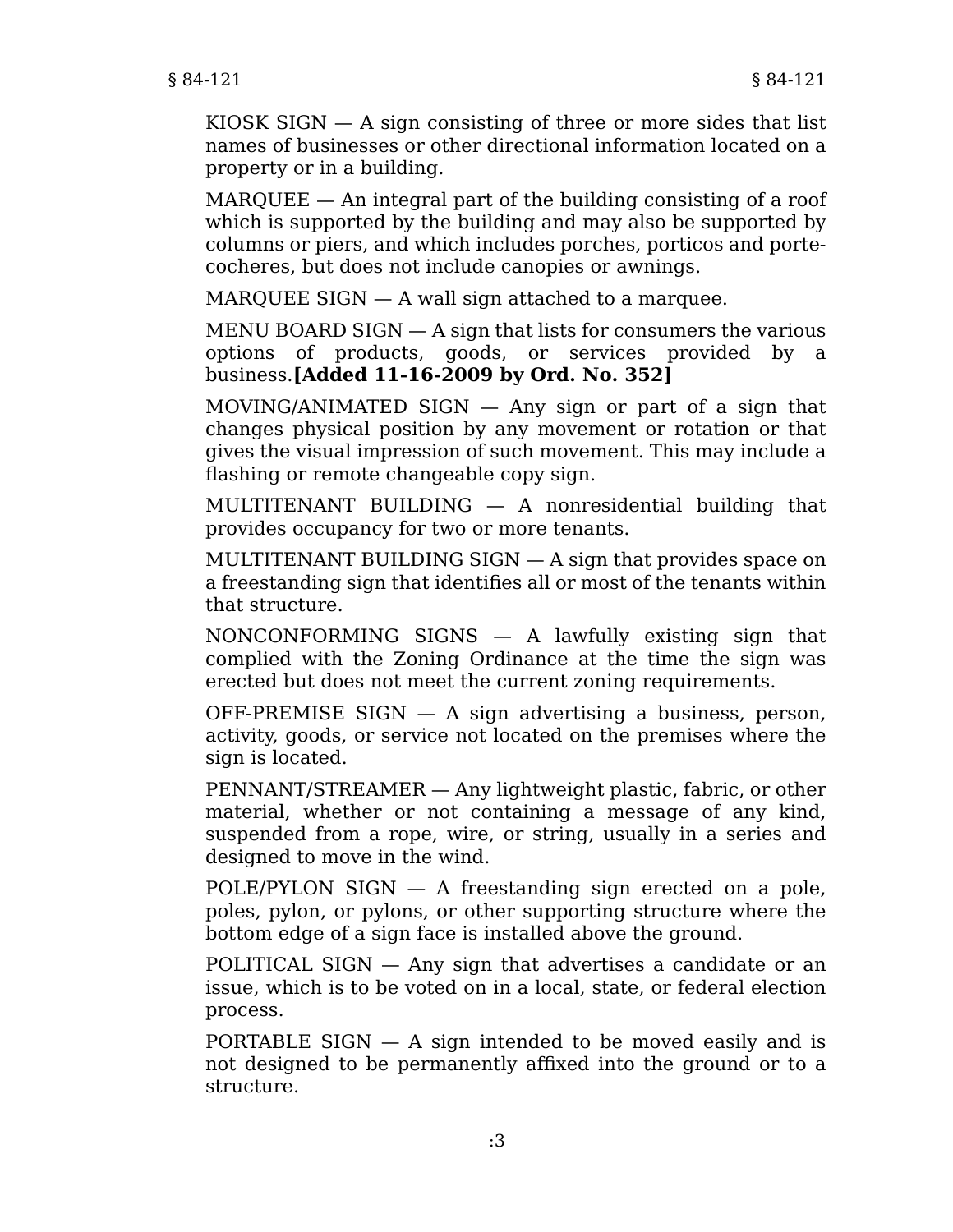PREMISES — The contiguous land in the same ownership or control, which is not divided a street. Premises may be considered a lot as defined in section § 84-10 of this chapter.

PROJECTING SIGN — Any sign that is projecting perpendicularly from the facade of a building more than 12 inches from the face of the wall.

PROJECTION SIGN — A sign, which reproduces a remote image, by optical or any other means, on any surface.

PUBLIC WAY — Any corridor designated for vehicular or pedestrian use that is maintained with public funds.

REAL ESTATE SIGN  $-$  A temporary sign advertising the real estate upon which the sign is located as being for rent, lease, or sale.

ROOF SIGN  $-$  A sign erected on or attached to a roof or a sign attached to a building that projects above the highest point on a wall that supports the roofline.

SAFETY CONTROL SIGN  $-$  A public safety sign pursuant to federal, state, or local public safety regulations.

SANDWICH BOARD SIGN — A sign that provides a menu option or other advertising for a particular use displayed on an easel-like frame.

SIGN AREA — The smallest quadrangle encompassing the entire face of a sign, including the advertising surface and any framing, trim, molding, background, and the supporting structure situated above the lowest edge of the sign face.

SIGN BASE — The support on which a sign face stands.

SIGN FACE — The area or display surface, including the advertising surface and any framing, trim, or molding, used for the message on a single plane.

SIGN HEIGHT — The vertical distance measured from the lowest finished grade elevation directly beneath the sign to the highest point of a sign, including all decorative embellishments.

SIGN or SIGNBOARD — Any writing, printing, painting, display, emblem, drawing, graphic, electronic display, computerized display or other device designed to be viewed by the public, designed and intended for advertising, and the structure supporting the display.

SINGLE TENANT BUILDING — A nonresidential building that provides occupancy for one tenant.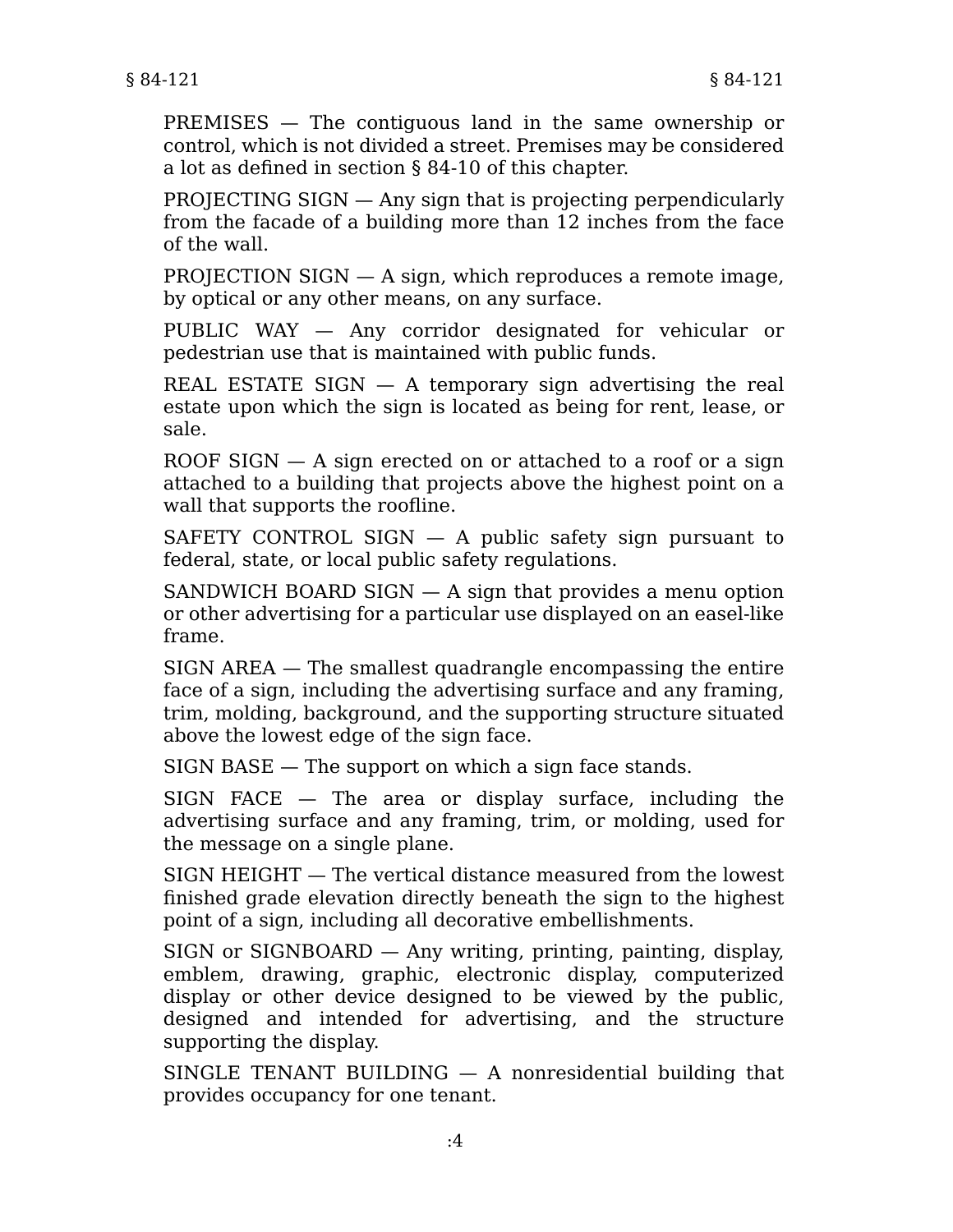SITE DEVELOPMENT SIGN — A sign indicating that the premises is in the process of being subdivided and/or developed for the construction of dwellings or other buildings.

TEMPORARY SIGN — Any sign erected for a limited time for a specific promotion.

THREE-DIMENSIONAL SIGN OR DISPLAY  $-$  A sign or any display designed to attract attention to a business, having length, width or depth and including, but not limited to, spheres, balloons, and inflatable objects. A rectangular or square sign with a thickness of less than 13 inches is not considered a threedimensional sign.

TIME-AND-TEMPERTURE SIGN — A sign which indicates changing time and/or temperature.

TRAFFIC CONTROL SIGN — A sign regulating traffic.

WALL SIGN  $-$  Any sign painted, attached to, or affixed to a building or structure, attached flat against the wall surface, in such a way that only one face of a sign is visible.

WINDOW SIGN — Any sign, picture, symbol, or combination thereof, designed to communicate information about an activity, business, commodity, event, sale, or service that is temporarily affixed inside a window or upon the windowpanes or glass and is visible from the exterior of the window.

- B. Permitted signs. Unless otherwise provided in this chapter, permitted types of signs, and their regulations shall be as follows:
	- Wall signs. In commercial zoning districts, each business that (1) has its own public entrance from a parking area, street or sidewalk may be permitted at least one wall sign, subject to the requirements of this section and the following: **[Amended 11-16-2009 by Ord. No. 352; 8-5-2013 by Ord. No. 366]**
		- All wall signs shall be attached to or professionally (a) painted on the outside wall(s) of the building they occupies and may be comprised of individual lettering, insignias, logos, or other symbols attached directly on the building facade. Wall signs shall not be joined or contained by a sign cabinet containing internal illumination, which contains a plastic, or similar material translucent sign face; except that where an existing building has a majority of the existing wall signs as internally illuminated sign cabinets with a plastic, or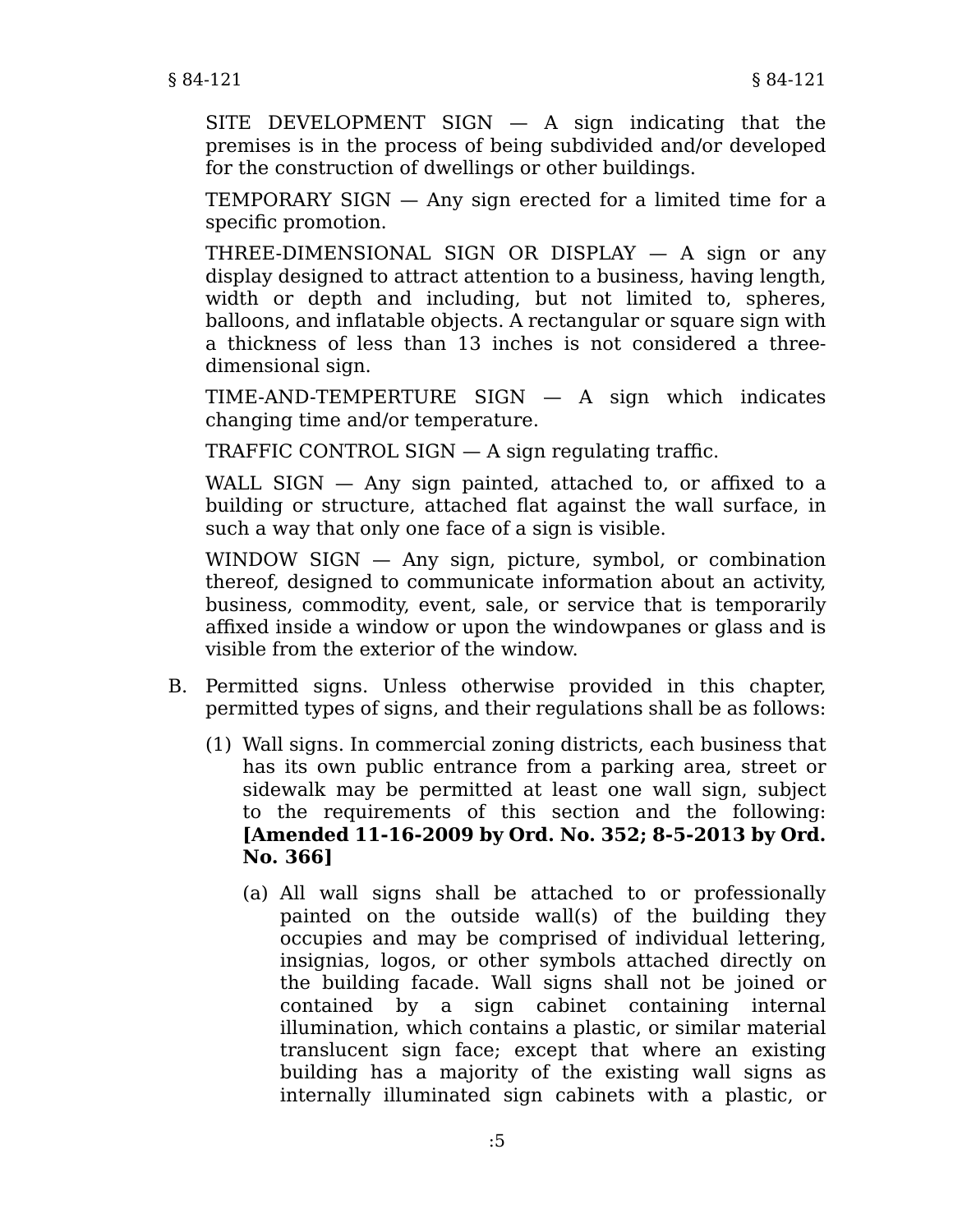similar material sign face, the face of such signs may be replaced so long as the new face panel is no less than seventy-five-percent opaque.

- Wall signs for buildings on corner lots. A building on a (b) corner lot is permitted a wall sign on each wall facing a street, provided that one of the wall signs shall not exceed 50% of the sign area of the sign installed on the primary wall frontage, and that no more than two wall signs are permitted on a building on any corner lot.
- Wall signs for office buildings. Each office building which (c) has a principal tenant that occupies the majority of the floor area of the building shall be permitted at least one wall sign in accordance with this subsection. Such wall sign shall project no more than 12 inches therefrom and shall not exceed a total sign area of 1.25 square feet in for each linear foot of wall frontage that the sign is to be installed upon. If the sign consists of one line of letters, the maximum height shall be 30 inches. If the sign contains multiple lines of letters or contains graphics or a company logo, no more than two lines of letters (each no more than 30 inches in height) may be utilized and the total height of the stacked letters, graphics, or logo shall not exceed 60 inches. No other wall signs shall be permitted for an office building, unless the building has been previously approved as an office building with mercantile use(s).
- Wall signs for office buildings with additional mercantile (d) use(s). Each office building which has a principal tenant that occupies the majority of the floor area of the building shall be permitted signage in accordance with the immediately preceding Subsection B(1)(c); additionally, buildings with a mercantile use, in addition to the office use component, shall be permitted additional signage in accordance with the following provisions of this Subsection B(1)(d). Office buildings with a mercantile tenant(s) having individual store front entrance(s) for public access from the parking lot directly into the tenant space(s) shall be permitted one additional wall sign per such mercantile tenant space(s) with a sign area not to exceed 1.25 square foot for each linear foot of wall frontage dedicated to the tenant(s). The total allowable sign height for such mercantile tenant(s) shall be 30 inches.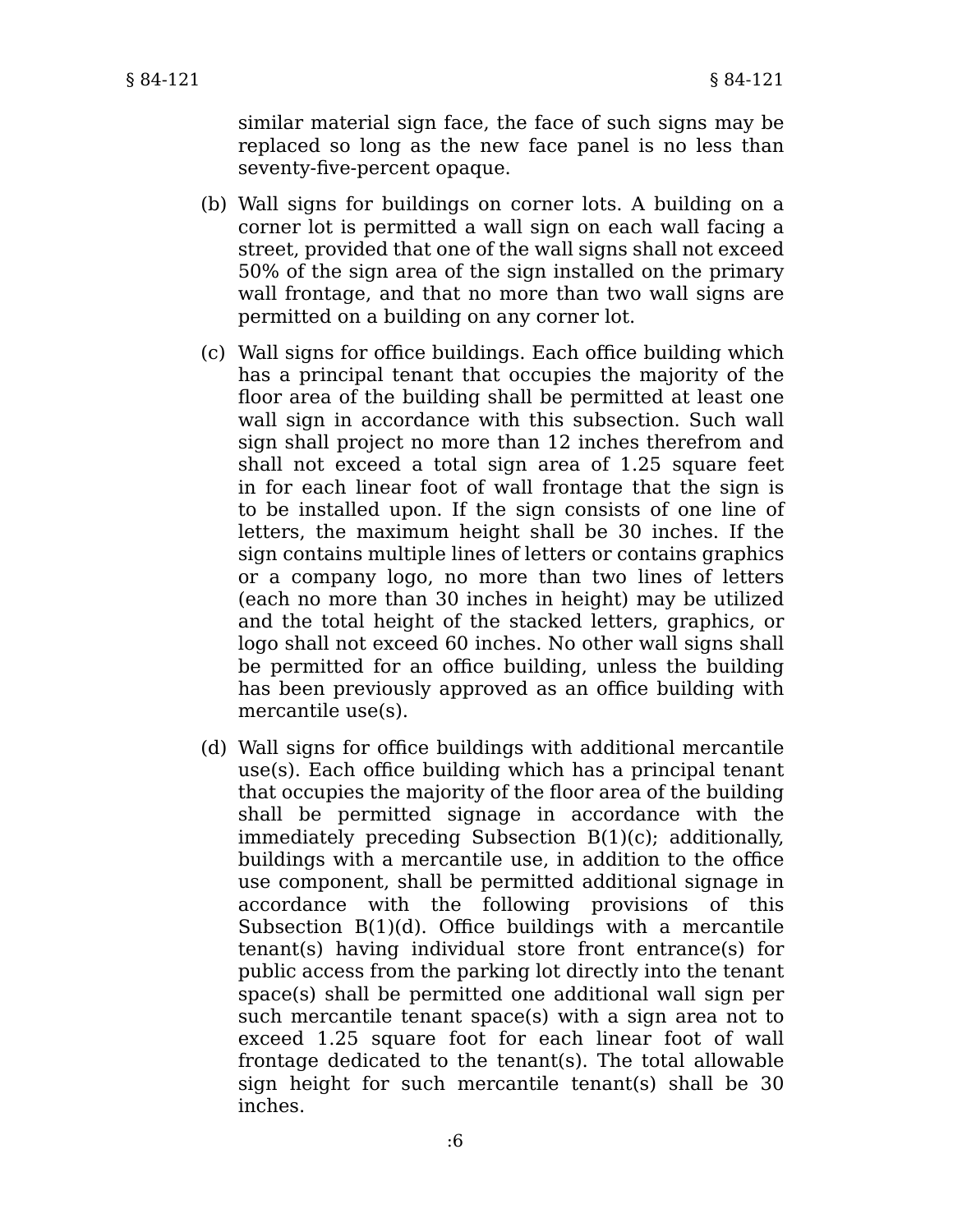- Wall signs for those multitenant buildings which are not (e) classified as an office building or an office building with additional mercantile use(s). Such multitenant buildings shall be permitted at least one wall sign for each tenant space in accordance with this Subsection B(1)(e). Such wall sign(s) shall not exceed 1.25 square feet for each lineal foot of wall frontage for each tenant space. The total allowable height for the tenants of a multitenant building shall be 30 inches in height unless the multitenant building contains an anchor tenant which occupies the majority of the floor area of such building or has 125 feet or more of wall frontage, in which case the anchor tenant's sign, if it contains multiple lines of letters or contains graphics or a company logo, may utilize no more than two lines of letters (each no more than 30 inches in height) and the total height of the stacked letters, graphics, or logo shall not exceed 60 inches. There may be only one anchor tenant designated per multitenant building.
- Wall signs for single-tenant buildings which are not (f) classified as an office building or an office building with additional mercantile use(s) or multitenant building. Each such building shall be permitted one wall sign which shall not exceed 1.25 square foot for each lineal foot of wall frontage. The total allowable height for the wall sign shall be a maximum of 30 inches unless such building has 125 feet or more of wall frontage, in which case such wall sign, if it contains multiple lines of letters or contains graphics or a company logo, may utilize no more than two lines of letters (each no more than 30 inches in height) and the total height of the stacked letters, graphics, or logo shall not exceed 60 inches.
- Wall signs for large single-tenant buildings two stories or (g) greater in height and which have at least one building elevation facing a public street of 250 feet or more in length (when such single-tenant building is not otherwise classified as an office building, or an office building with additional mercantile uses, or a multitenant building), shall be permitted one wall sign with a maximum sign height not to exceed 84 inches, and a maximum total allowable area which shall be calculated by multiplying the linear footage of the wall elevation on which the sign is intended to be installed by 1.50. An additional wall sign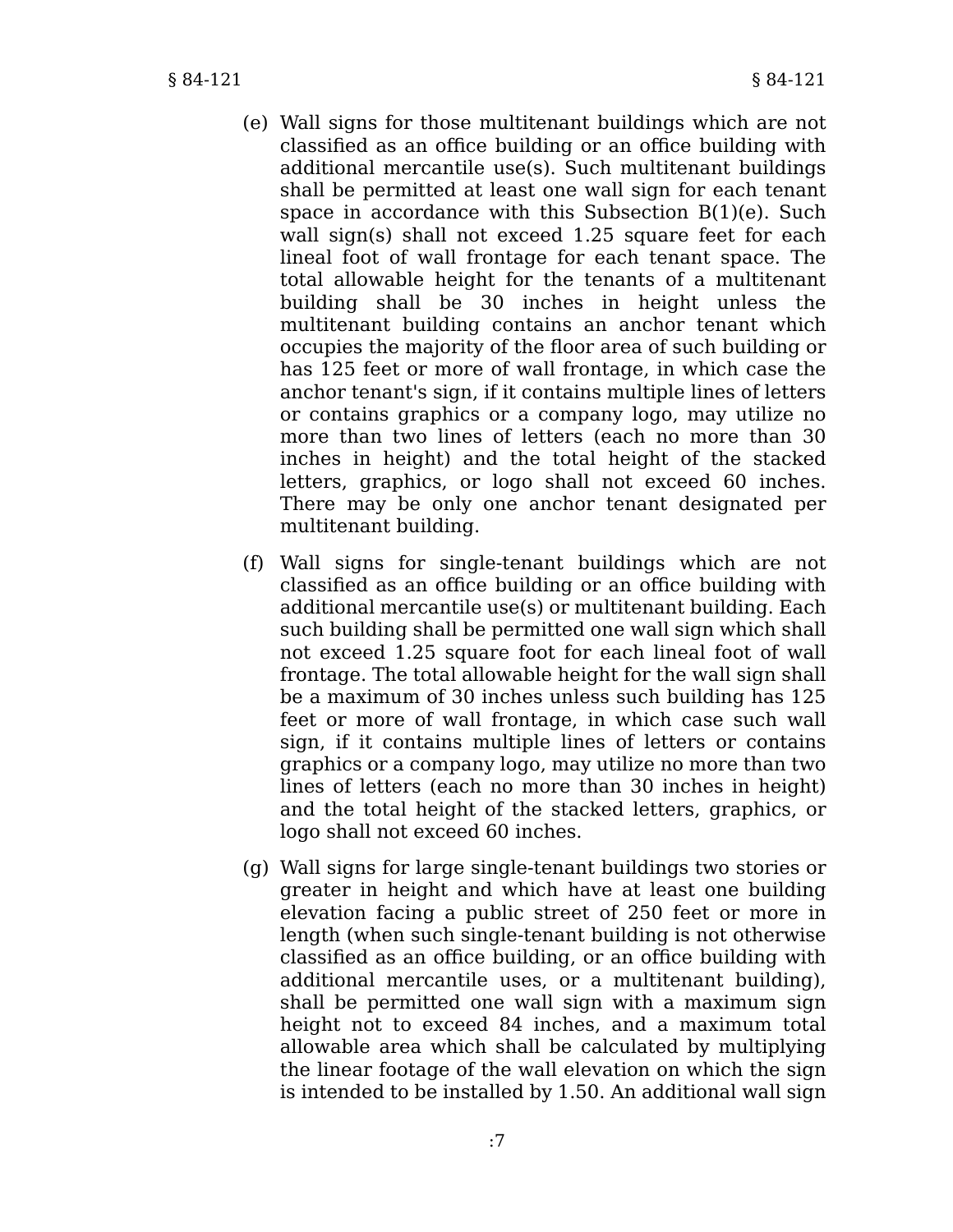may be installed on such a large single-tenant building on a secondary elevation, provided that such sign shall not exceed a maximum height of 36 inches and a maximum total area which shall be calculated by multiplying the linear footage of the wall elevation on which the sign is intended by 1.25. Additional wall signs for buildings described in this subsection may be permitted, if such additional wall sign may be permitted in accordance with Subsections B(1)(b) or B(1)(i). **[Amended 2-2-2015 by Ord. No. 373]**

- Wall signs, including any graphics or logo, shall not (h) exceed the width of the space the use occupies, or exceed 10% of the wall surface to which they are attached. **[Amended 2-2-2015 by Ord. No. 373]**
- (i) Upon buildings which are set back from the main road 35 feet or less (as measured from the road right-of-way) and which have more than 50% of the parking for the use located on the opposite side of the building, a wall sign may also be attached to the wall facing the parking area. **[Amended 2-2-2015 by Ord. No. 373]**
- (j) In order to achieve continuity of sign height and location across the building facade, wall signs on a multitenant building shall be of a size, type, and appearance as any other wall sign attached to the outside of the same building; wall signs for multitenant buildings shall be located within the same horizontal plane area. **[Amended 2-2-2015 by Ord. No. 373]**
- Wall signs shall be located between the heads of windows (k) and doors on the ground floor of the structure and the sills of windows on the second floor, or upon the parapet of a one-story building. When a wall contains no windows, the heads of windows or doors in an adjacent wall shall be used to determine the wall sign's required location. Wall signs utilizing stacked letters, graphics and/or logos may be otherwise located as approved by the Township Code Official. **[Amended 2-2-2015 by Ord. No. 373]**
- Wall signs/corporate logo. When an entity requires (l) signage to include a corporate-type logo on a building, the Board of Supervisors may, in its discretion, authorize the installation of such corporate logo (which may be in excess of the applicable size requirements of this section,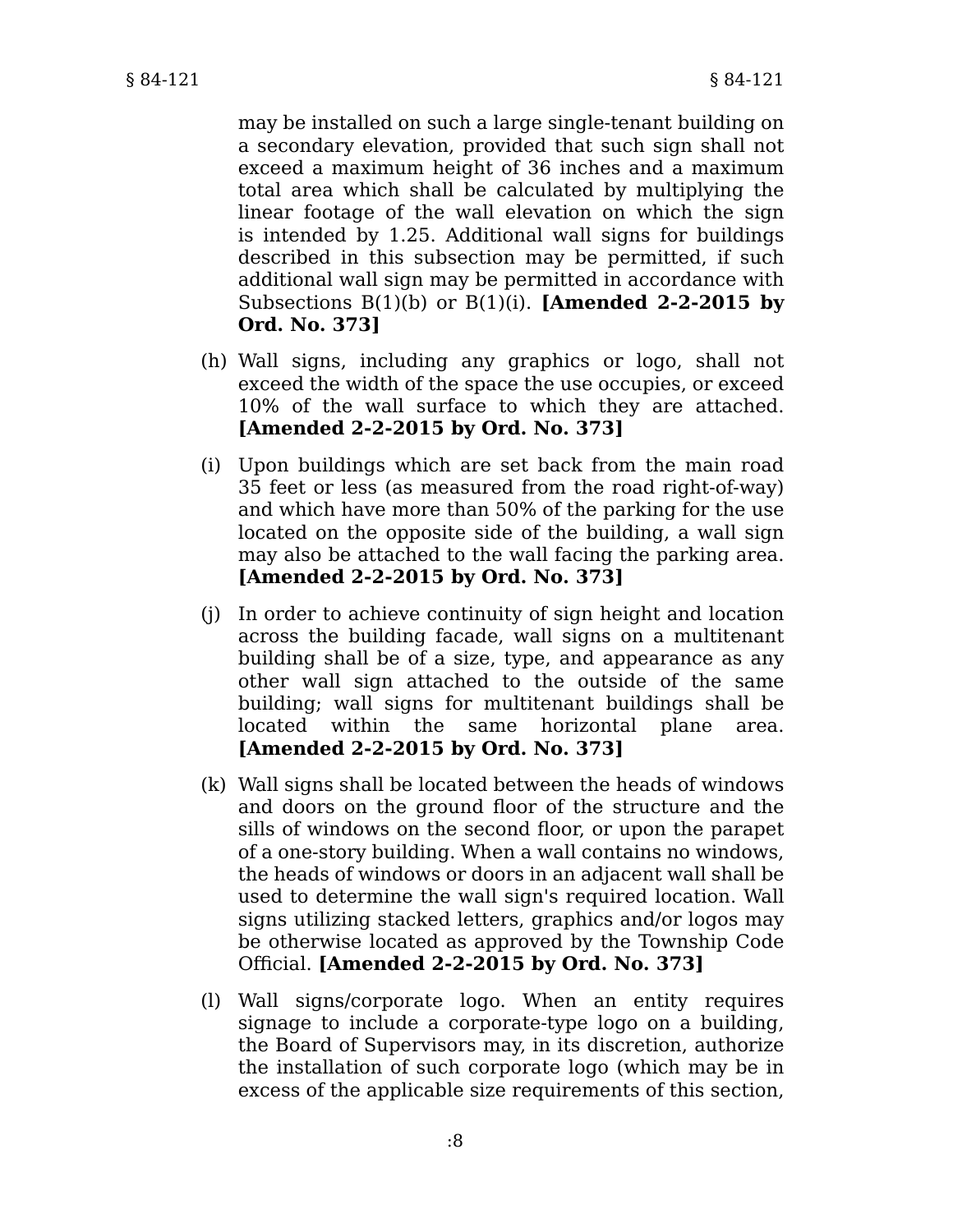provided that a formal request for same is submitted to the Board of Supervisors along with verification that such logo placement is a requirement imposed as a contingency to the continued operation of such entity's business). The maximum sign area shall not exceed 1.25 square feet for each linear foot of wall frontage of the wall upon which the sign is to be installed. **[Amended 2-2-2015 by Ord. No. 373]**

- Wall sign size increase for certain buildings. For buildings (m) that front along Perry Highway (United States Route 19) and are set back 180 feet or more from the road rightof-way, the maximum height of a primary wall sign shall not exceed 36 inches, unless otherwise approved by the provisions of this section. **[Added 2-2-2015 by Ord. No. 373]**
- (2) Ground/monument, freestanding, or pole/pylon signs.
	- (a) Each building is permitted either a ground/monument, freestanding, or pole/pylon sign. There shall be only one ground/monument, freestanding, or pole/pylon sign for each principal structure regardless of the number of businesses conducted within said building.
	- (b) A ground/monument, freestanding, or pole/pylon sign shall only be located in the front yard of a property but no closer to a street pavement than 15 feet, or closer than 20 feet to any intersection provided under all circumstances, that the location does not create a hazard or interfere with traffic visibility, or the safe ingress or egress for motorists because of location on the property or height above the ground and does not interfere with any rightof-way use.
		- [1] Ground/monument signs.
			- [a] Shall be set back no less than 15 feet from the edge of the pavement of the road cartway or berm of the cartway;
			- [b] May be increased in height by one foot for every additional three feet of setback from the road cartway or berm, to a maximum of 10 feet in height;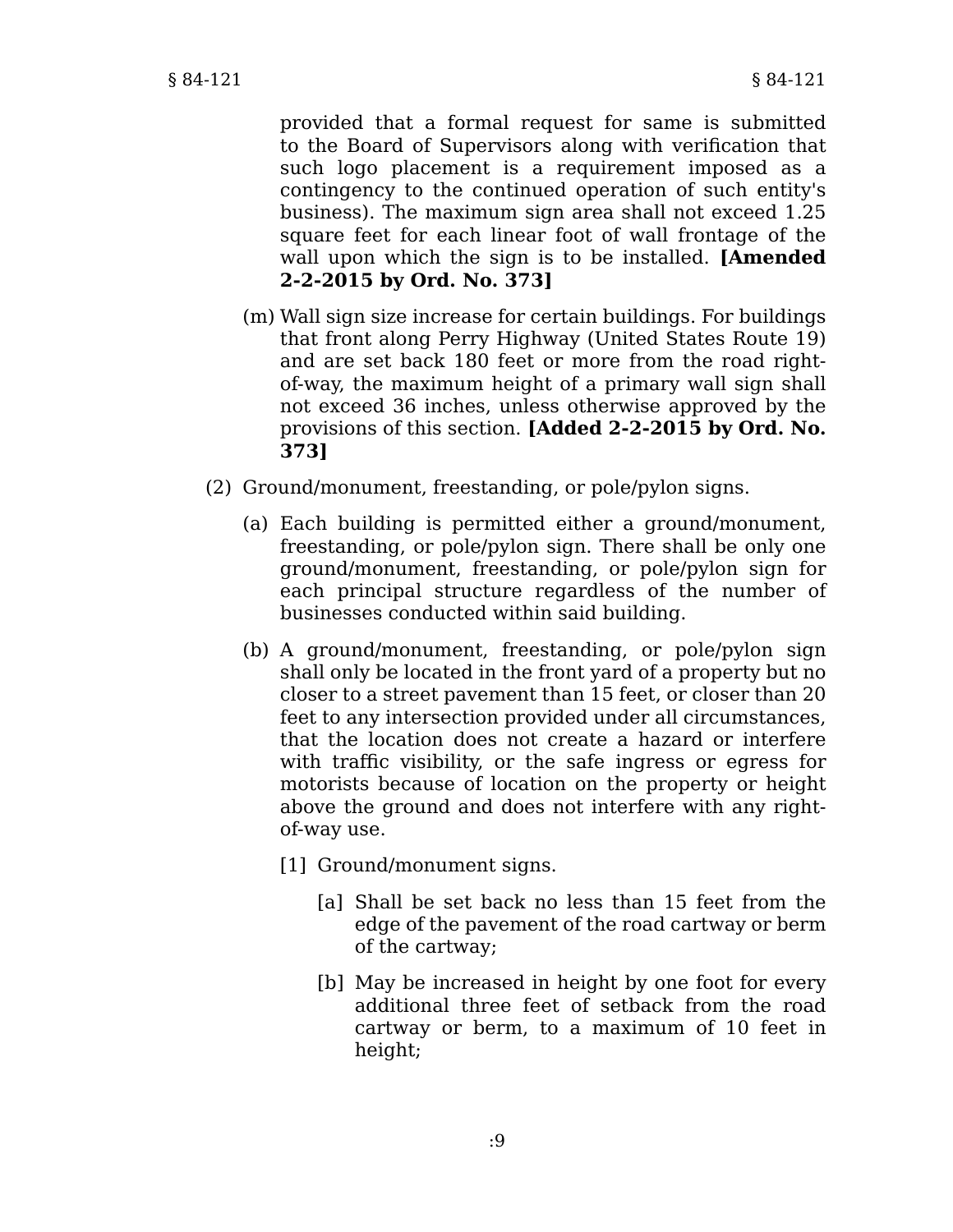- May be increased in size by eight square feet [c] for every additional three feet of setback from the road cartway or berm to a maximum of 100 square feet in size;
- [d] The foundation of the sign shall not protrude from the ground by more than 24 inches at its highest point above the finished grade;
- All portions of the foundation extending above [e] ground level shall be completely faced in decorative stone, brick, or similar veneer;
- Chart for allowable increases: [f]

| Setback<br>(feet) | Height<br>(feet) | Area          |  |
|-------------------|------------------|---------------|--|
|                   |                  | (square feet) |  |
| 15                | 5                | 60            |  |
| 18                | 6                | 68            |  |
| 21                | 7                | 76            |  |
| 24                | 8                | 84            |  |
| 27                | 9                | 92            |  |
| 30                | 10               | 100           |  |

- [2] Freestanding, pole/pylon signs.
	- [a] A single support structure is permitted, provided that the structure is 30% of the width of the sign face;
	- [b] Except for a single support structure, supporting structures shall not exceed 10% of the width of the sign face;
	- [c] The foundation of the sign shall not protrude from the ground by more than 12 inches at its highest point above the finished grade;
	- All portions of the foundation extending above [d] ground level shall be completely faced in decorative stone, brick, or similar veneer;
	- [e] No portion of the bottom edge of the sign face shall be lower than five feet above the ground;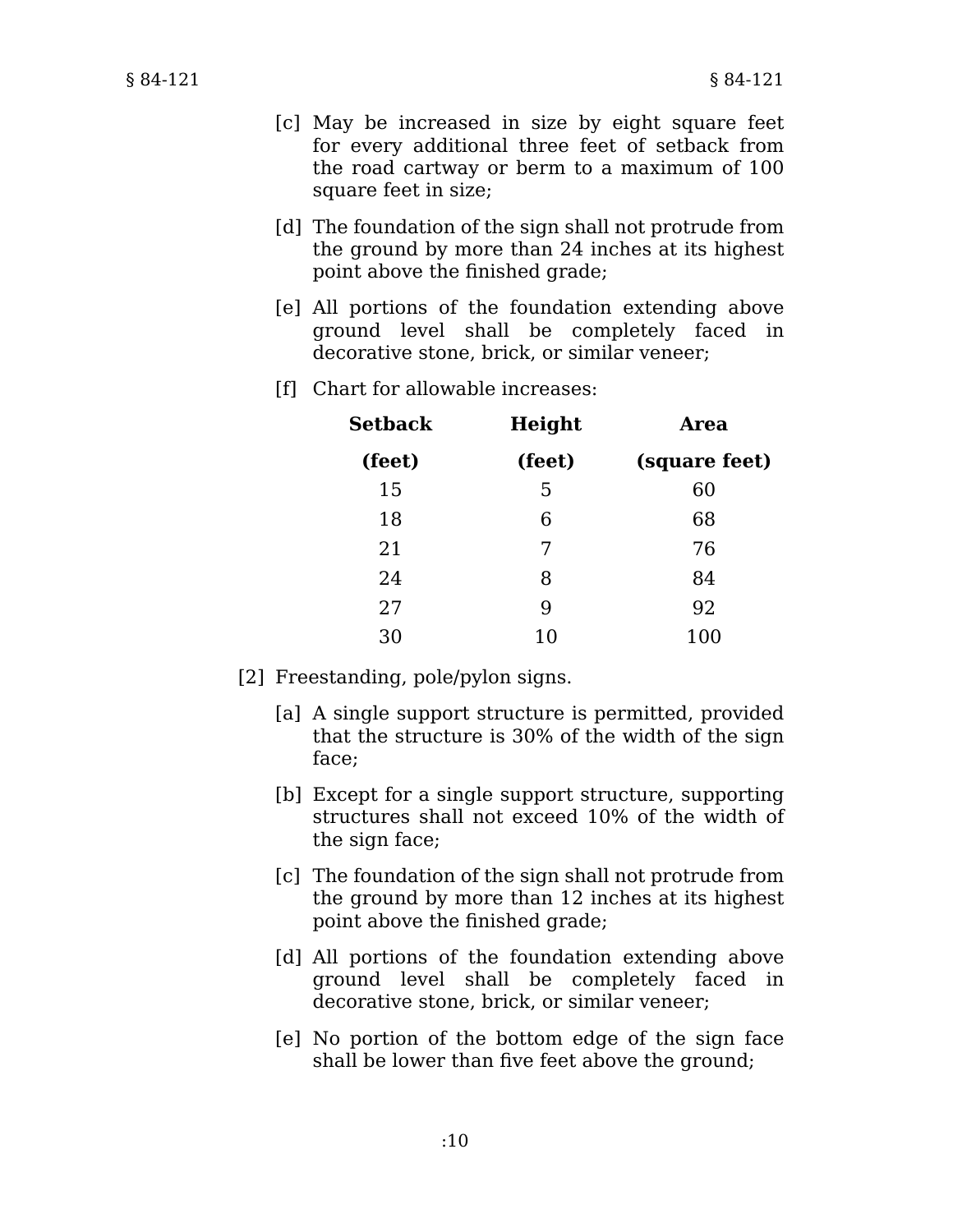[g] Chart for allowable increases:

| Setback | Height | Area          |  |
|---------|--------|---------------|--|
| (feet)  | (feet) | (square feet) |  |
| 15      | 10     | 30            |  |
| 20      | 14     | 40            |  |
| 25      | 18     | 50            |  |
| 30      | フフ     | 60            |  |

- (3) Address signs.
	- (a) Buildings shall have approved address numbers placed in a position to be plainly legible and visible from the street or road fronting the property;
	- (b) Address numbers shall contrast with their background;
	- Address numbers shall be alphanumeric style letters, and (c) not Arabic type numerals;
	- (d) Address numbers shall be a minimum of six inches in height and a maximum of 12 inches in height with a minimum stroke width of 1/2 inch.
- Campus signs. (4)
	- Campus signs may be permitted when a master planned (a) multibuilding development has been approved by the Board of Supervisors to direct patrons to a particular building;
	- When a master planned multibuilding development has (b) been approved by the Board of Supervisors within the Town Center Design Overlay (TCDO) District, one master campus sign may be permitted to identify the master planned multibuilding development. Such master campus sign shall be subject to the following requirements: **[Amended 11-16-2009 by Ord. No. 352]**
		- [1] The master campus sign shall be set back a minimum of 30 feet from the edge of the pavement of the road cartway or berm of the cartway;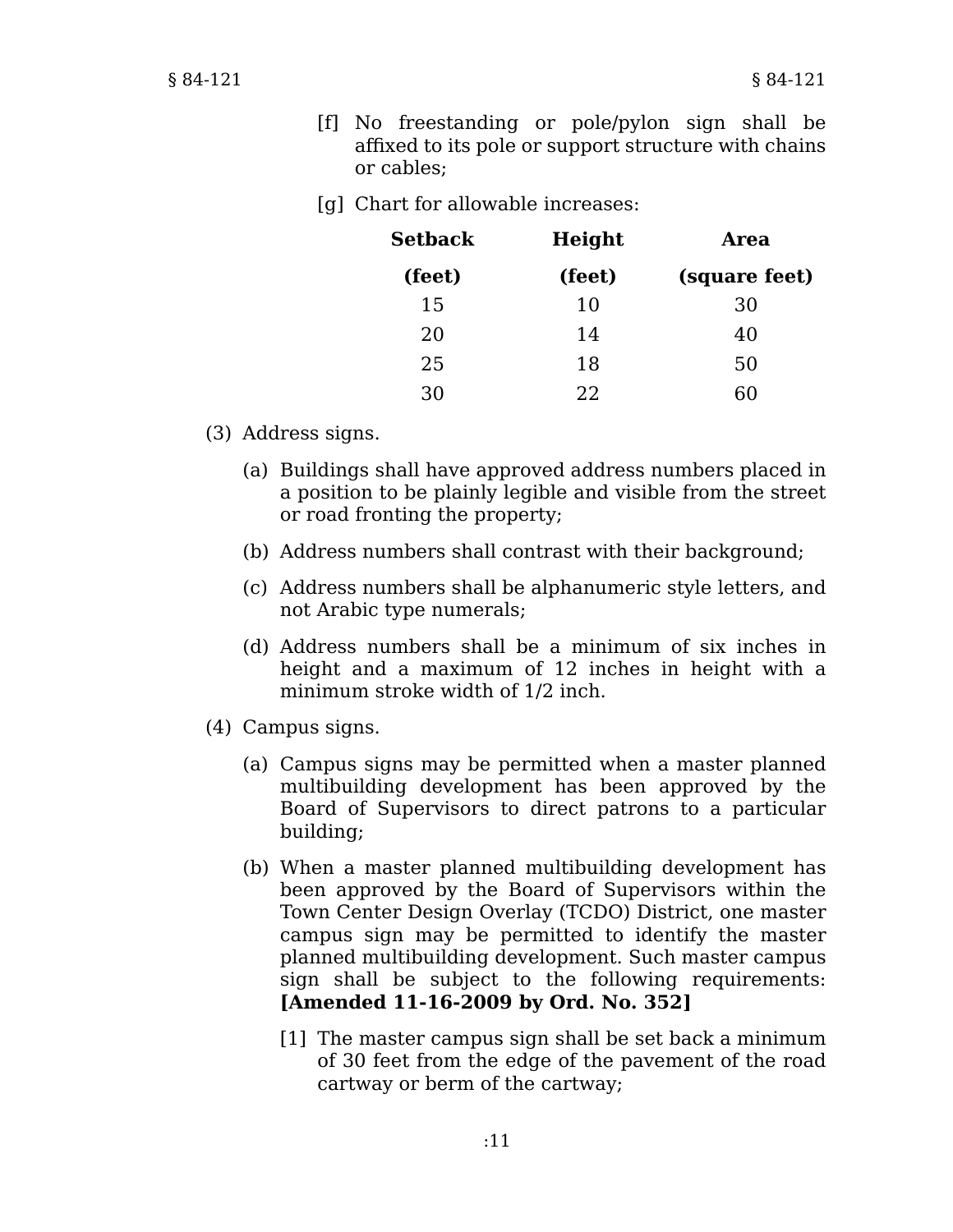- [2] The master campus sign's face shall not exceed 100 square feet;
- [3] The master campus sign shall contain no more than two sign faces, one per side;
- [4] Corporate logos are permitted as a part of the master campus sign;
- [5] The recognized corporate colors may be utilized;
- [6] The master campus sign may be illuminated as permitted by § 84-121C of this chapter, except that master campus signs may not be internally illuminated;
- [7] The location of a master campus sign must be approved by the Township prior to any installation;
- [8] A master campus sign is intended to indicate the main entrance to a master planned multibuilding development;
- When a secondary vehicular entrance is provided to [9] an approved master planned multibuilding development, a secondary master campus sign shall be permitted at such secondary vehicular entrance. A secondary master campus sign shall be subject to all the requirements for a master campus sign, except the secondary master campus sign shall be no larger than 25 square feet in size.
- (c) Campus signs within a master planned multibuilding development directing patrons to a particular building shall be subject to the following: **[Amended 11-16-2009 by Ord. No. 352]**
	- [1] The sign face of each campus sign shall not exceed six square feet;
	- [2] The campus sign shall contain no more than two sign faces, one per side;
	- [3] No corporate logos are permitted on the campus signs;
	- [4] The recognized corporate colors may be utilized as a background feature;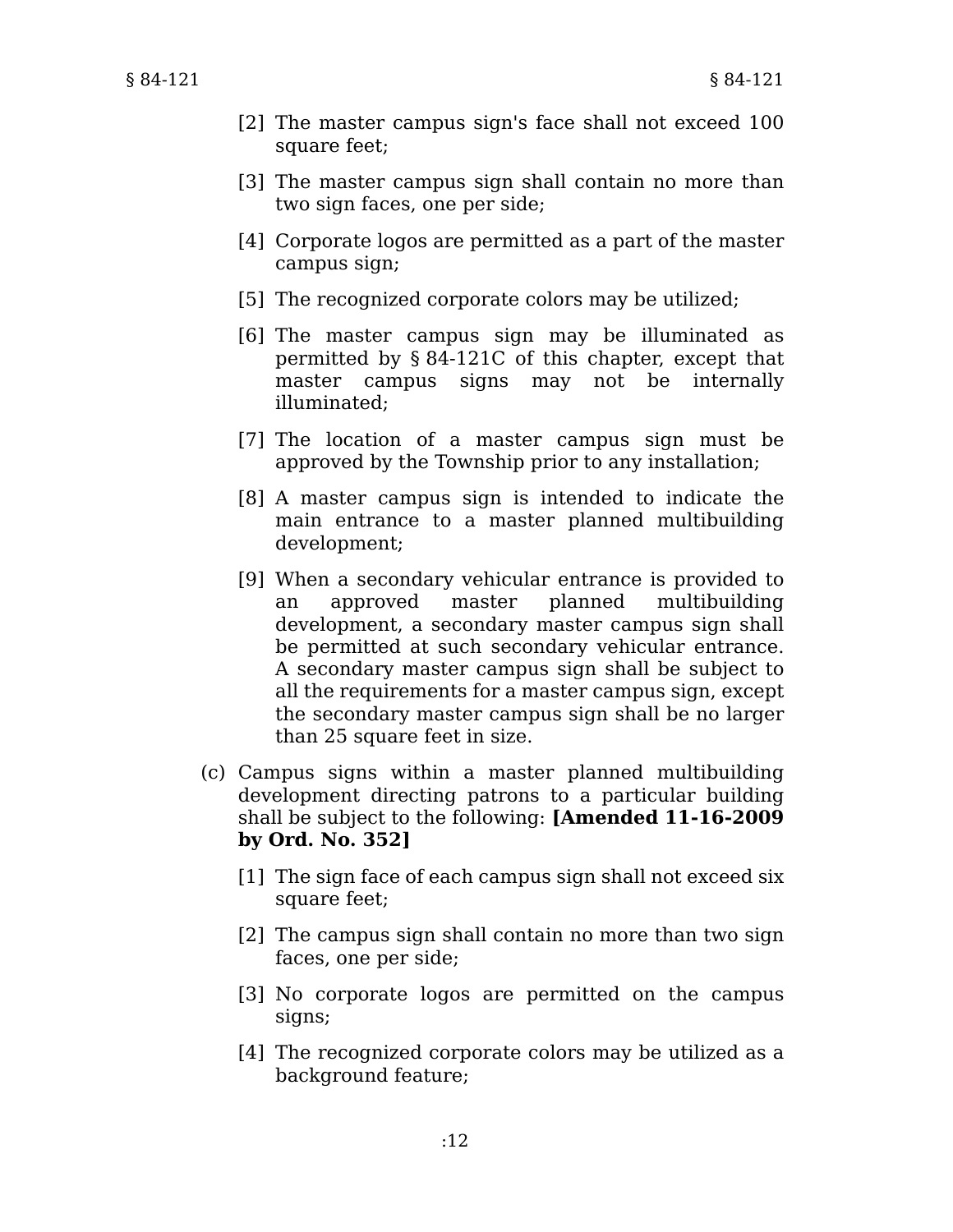- [5] The campus sign shall not be illuminated;
- [6] The campus sign shall not be a substitute for a traffic control sign;
- [7] The locations and quantities of campus signs must be approved by the Township prior to any installation;
- [8] Campus signs are not intended to indicate the entrance or exit to individual establishments.
- (d) A master campus sign or a secondary master campus sign shall each be only of a monument design type, with minimum letter heights of eight inches. **[Amended 11-16-2009 by Ord. No. 352]**
- All master campus signs or secondary master campus (e) signs shall include landscaped areas adjacent to the sign(s), which shall contain appropriate vegetation and ground cover so as to enhance the visual appeal of the development entrance. **[Amended 11-16-2009 by Ord. No. 352<sup>1</sup> ]**
- Changeable copy signs, manual. (5)
	- (a) Changeable copy areas may be incorporated into a permitted ground/monument sign, a freestanding pole/ pylon sign or marquee sign so long as the changeable copy area is no greater than 25% of the sign face;
	- (b) Manual changeable copy signs shall have a solid background that is darker than the changeable copy.
- (6) Changeable copy sign, remote.
	- (a) Remote changeable copy areas may be incorporated into a permitted ground/monument sign, a freestanding pole/ pylon sign or marquee sign so long as the changeable copy area is no greater than 75% of the sign face;
	- (b) All parts of the sign face, including any message or sign copy must remain stationary for a period of no less that one minute;
	- (c) Light-emitting lamps, devices, cells, or any means of providing the remote copy shall not sequentially change,

**<sup>1.</sup> Editor's Note: This ordinance also repealed former Subsection B(4)(f) through (i), which included provisions relating to campus signs.**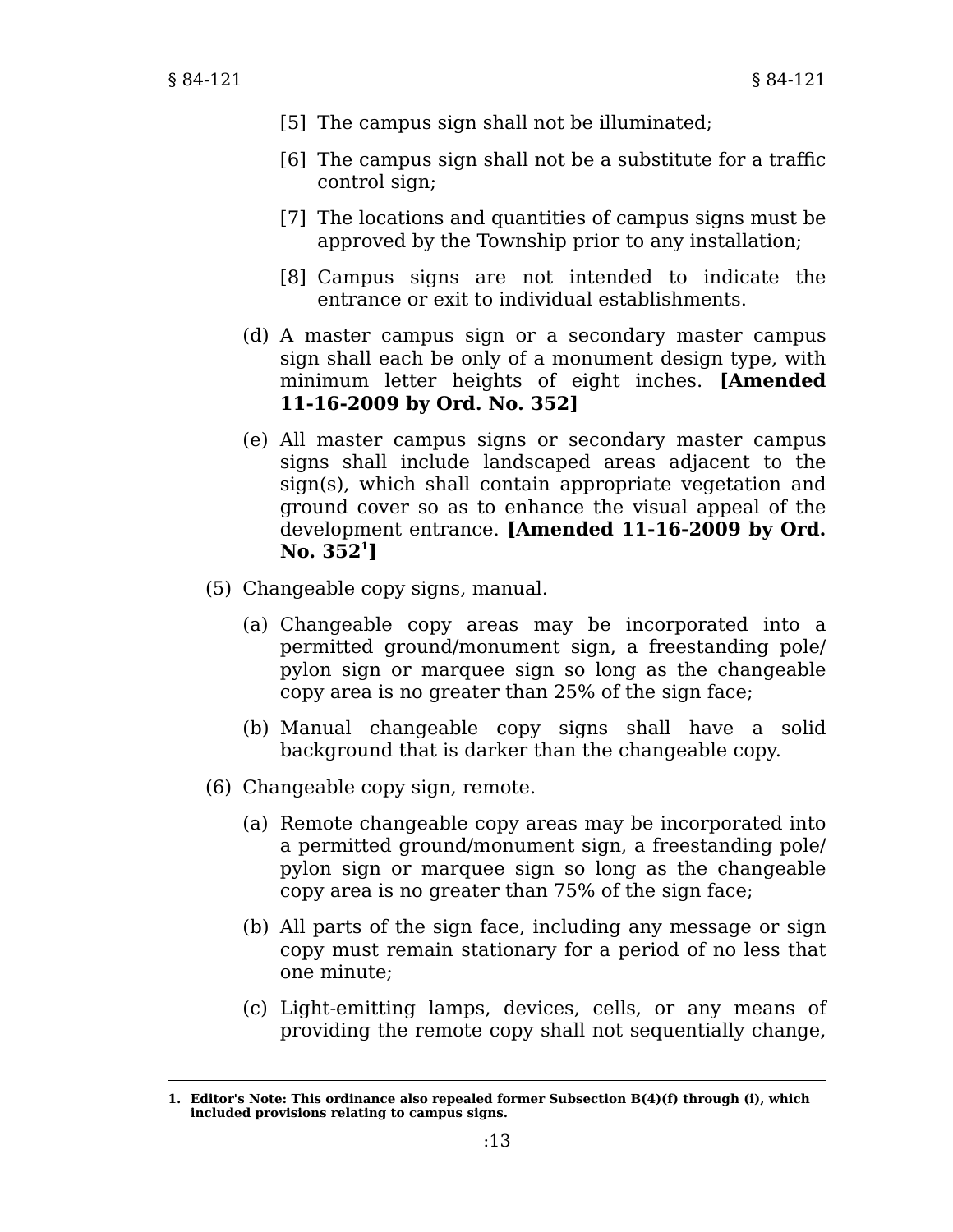fade, scroll, flash, dim, or brighten and shall change in unison so as not to produce the illusion of movement.

- (7) Kiosk (sign).
	- (a) A kiosk and its related signage shall only per permitted within the Traditional Village Overlay (TVO) District, or within the Town Center Core Area (TCCA) of an approved Town Center Planned Residential Development (TC-PRD);
	- (b) The signage contained on a kiosk shall relate to direction to particular establishments or notices of community events;
	- (c) The structure for any kiosk must contain design elements of the area, and shall be approved by the Township prior to erection;
	- (d) The maximum footprint for a kiosk shall be four square feet or less;
	- (e) The maximum height of a kiosk shall be no greater than eight feet;
	- The number of kiosks shall be limited to the number (f) deemed appropriate to convey the desired message;
	- (g) No advertising, other than the name of business establishments of any kind shall be a part of a kiosk sign.
- (8) Marquee sign. A marquee sign shall comply with the requirements of a wall sign except such wall sign shall be attached to a marquee that is constructed as a part of a building.
- (9) Outdoor advertising sign (billboard). Outdoor advertising signs shall not be considered a sign regulated by this section. Outdoor advertising signs are regulated by § 84-71 of this chapter.

(10) Pathfinder signs.

- (a) A pathfinder sign is a municipally owned and maintained sign directing traffic to, from, or within a region within the municipality to providing information for a commercial, residential, or industrial development.
- (b) A pathfinder sign provides the necessary information to facilitate safe and efficient traffic flow and is typically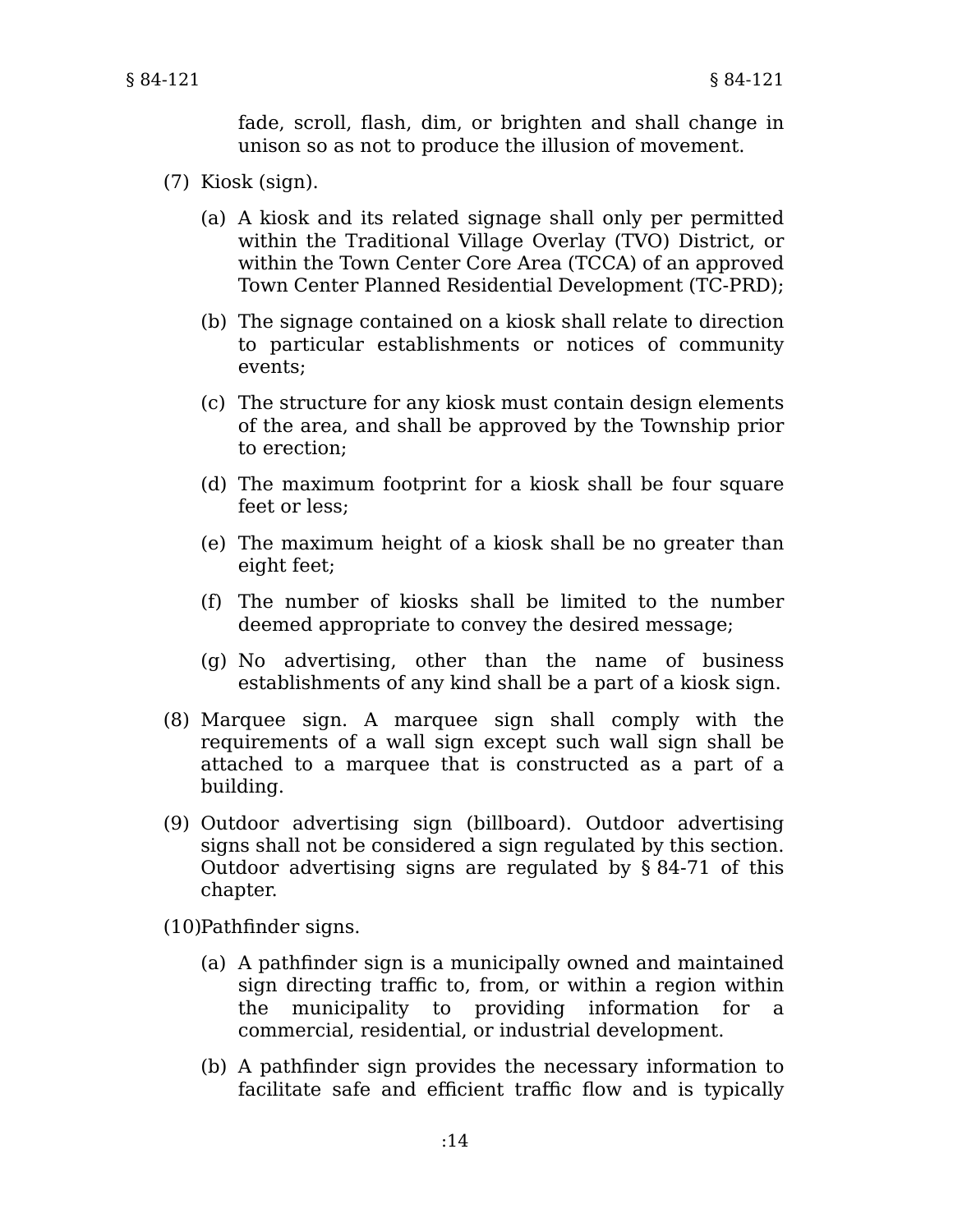located on a site other than the facility or event to which the sign directs.

- Pathfinder signs may be permitted in the Township for (c) providing direction to tourist attractions, commercial uses with no visible means of identification along collector roads, public buildings and hospitals under the following conditions:
	- [1] The sign shall contain only the name of the facility and the information or graphic symbols necessary to provide direction to the destination in a safe and efficient manner;
	- [2] The sign shall not contain a message or symbols having advertising value;
	- [3] The sign shall not be internally illuminated;
	- Pathfinder signs shall only be located as approved by [4] the governing body;
	- Pathfinder signs shall only be permitted along [5] collector roads which include: Route 19, Swinderman Road, Route 910, Babcock Boulevard, Wallace Road, and other roads as may be designated by the Board of Supervisors;
	- [6] The sign shall be located so as not to constitute a hazard or interfere with traffic visibility or with safe ingress and egress from any lot, parking area, drive, or street;
	- [7] Pathfinder signs shall be designed in accordance with the Township of Pine specifications.

 $(11)$ Political signs.

- Political signs shall be no larger than four square feet per (a) sign.
- (b) Political shall be promptly removed after the date of the primary or general election for which the signs related. In no case shall political signs remain posted more than three days following the election.
- Failure to remove political signs within the prescribed (c) time period will result in Township personnel removing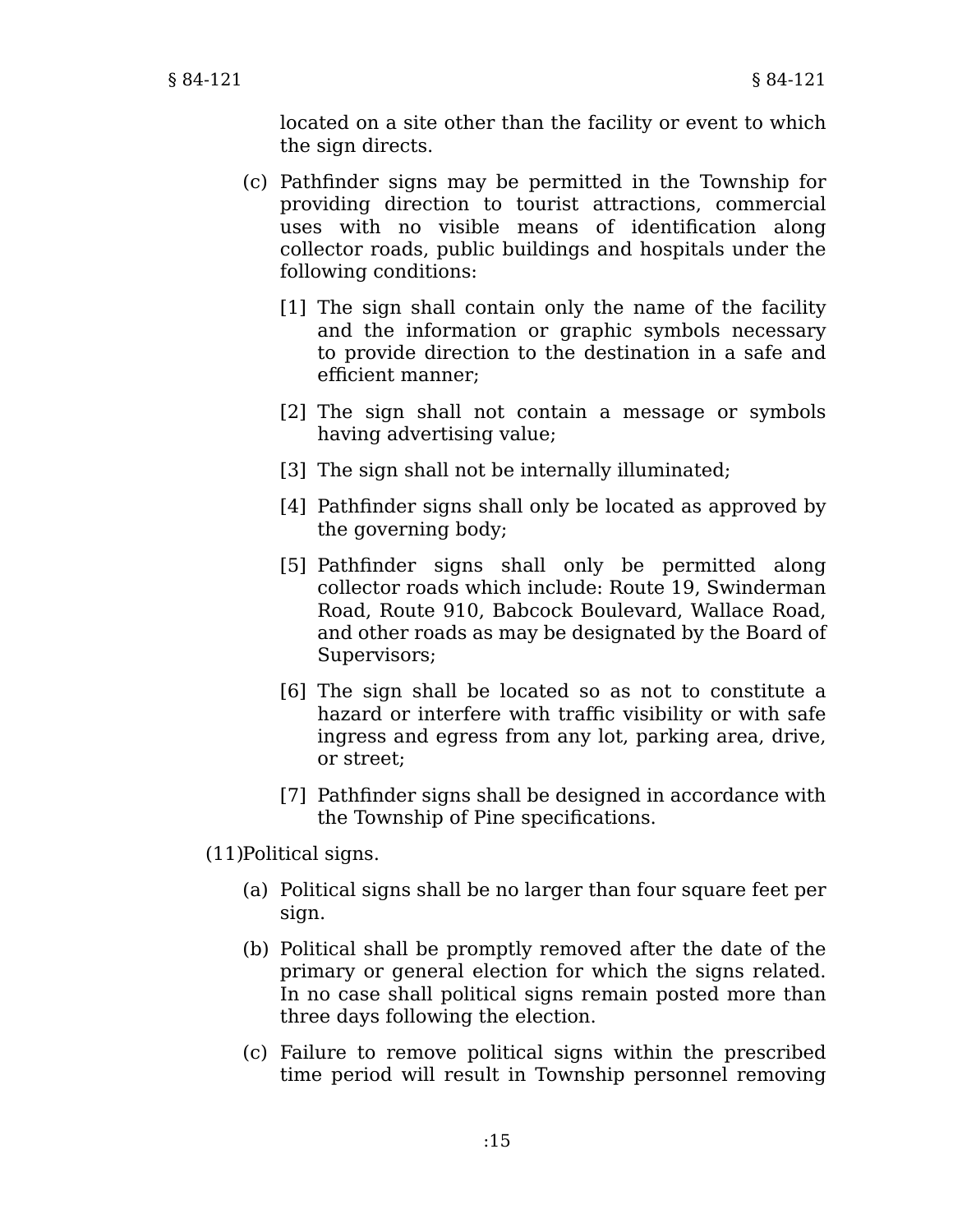said signs and the Township seeking reimbursement for time expended on the sign removal.

(d) Political signs shall not be installed so as to limit site distance or create a safety hazard.

(12)Projecting sign.

- (a) Projecting signs shall only be permitted within the Traditional Village Overlay (TVO) District or within the Town Center Core Area (TCCA) of a Town Center Planned Residential Development (TC-PRD).
- (b) Projecting signs shall not be internally illuminated.
- (c) The lower edge of a projecting sign shall not be lower than 10 feet above the finished grade.
- (d) Projecting signs shall not project more than six feet from the building wall.
- (e) Projecting signs shall not extend higher than the first floor or 15 feet, whichever is less.
- Projecting signs shall not exceed 10 square feet in sign (f) area.

Real estate signs. **[Amended 11-1-2010 by Ord. No. 356]** (13)

- All real estate signs shall be set back a minimum of 15 (a) feet from the edge of the road cartway.
- (b) The maximum sign area for a residential real estate sign shall be four square feet per side.
- (c) The maximum sign area for a nonresidential real estate sign shall be 16 square feet per side and may be utilized when an entire vacant parcel or an entire building is for sale or lease. Only one such nonresidential real estate sign may be erected along each road frontage abutting the property which is for sale or lease.
- (d) The maximum sign area for a nonresidential real estate sign announcing the availability of lease area(s) shall be six square feet per side. Such nonresidential real estate signs must be attached to the property's existing freestanding monument, pole or pylon sign, and be of a style and design consistent with the existing monument, pole or pylon sign. Nonresidential real estate signs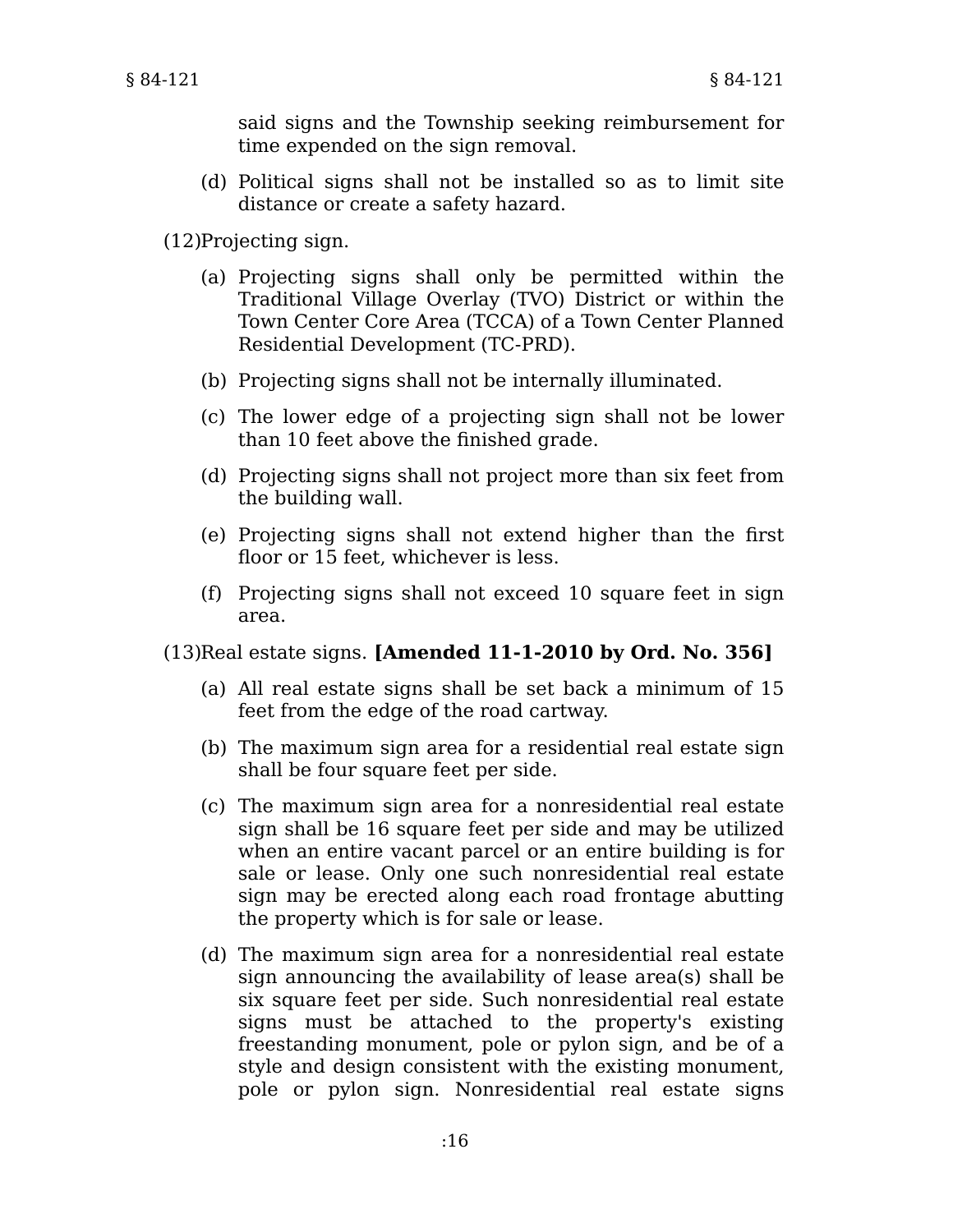announcing the availability of lease area(s) shall not be included in the calculation of the maximum size of monument, pole or pylon sign areas contained elsewhere in this Code.

A real estate sign shall only be erected upon the property (e) for sale or lease; off-site real estate signs are prohibited.

(14) Safety control signs.

(a) A safety control sign may be installed by any federal, state, or local agency designed to protect the public safety according to adopted public safety regulations.

## (15)Sandwich board sign. **[Amended 11-16-2009 by Ord. No. 352; 11-1-2010 by Ord. No. 356]**

- (a) A sandwich board sign announcing the opening of a new business may be permitted for any newly registered business within the Township. The period of time to display such sandwich board sign shall not exceed 45 days from the date of the opening of such business to the general public.
- (b) Sandwich board signs announcing the opening of a new business may be placed on or adjacent to a sidewalk along the frontage of the business provided that five feet of sidewalk width remains unobstructed.
- A sandwich board sign which lists the daily menu options (c) for restaurant uses shall be permitted for restaurants with their own direct entrance to/from a sidewalk or parking area.
- (d) Sandwich board signs for restaurant uses may be placed on or adjacent to a sidewalk within 12 feet of the main entrance to the restaurant, provided that five feet of sidewalk width remains unobstructed and such sign does not impede or diminish the required fire exit discharge areas.
- (e) Only one sandwich board sign is permitted per business.
- The maximum size of a sandwich board sign is six square (f) feet.
- All sandwich board signs shall be securely anchored so as (g) not to create a hazard should the sign become dislocated from its intended location.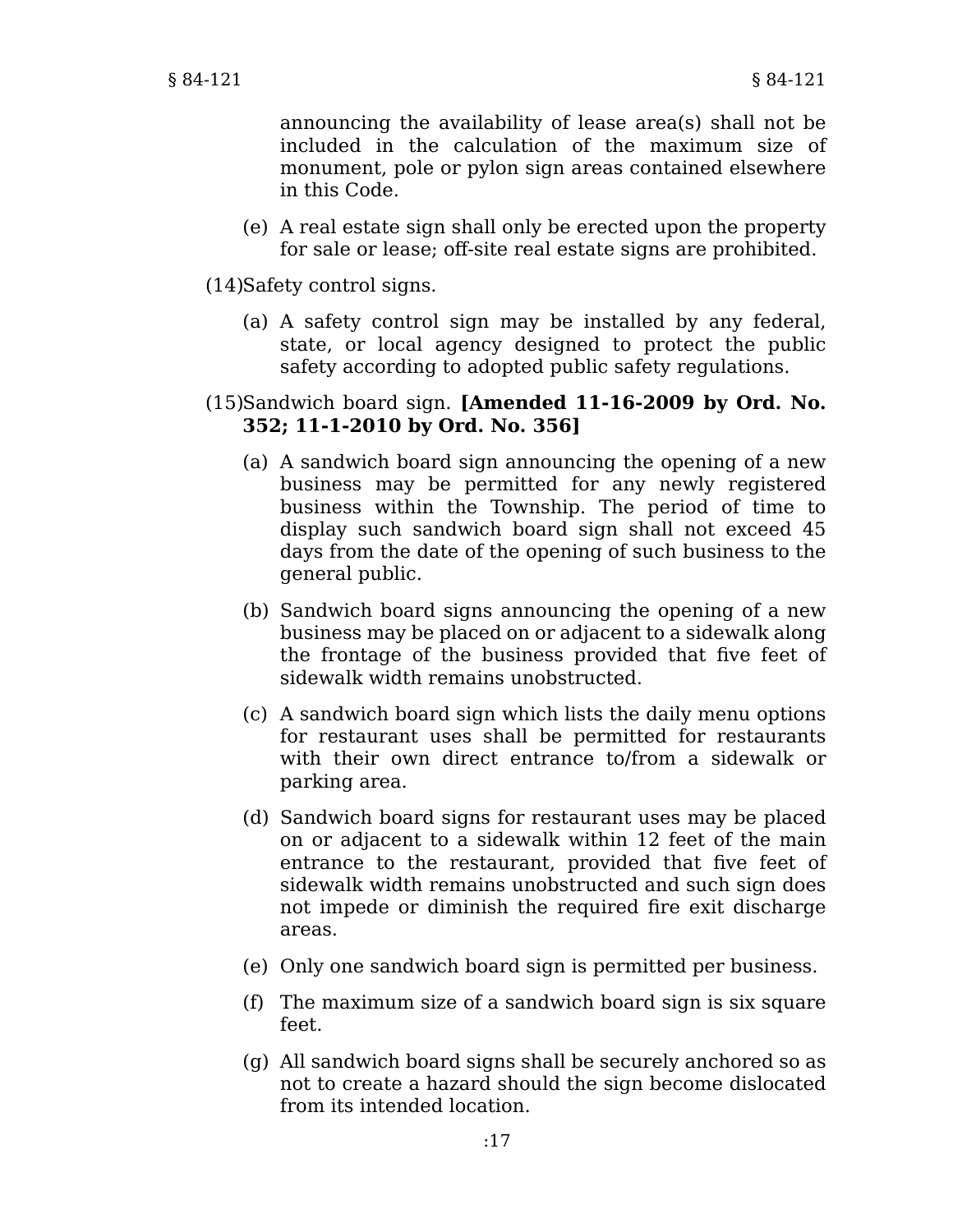- (16) Site development sign.
	- (a) A single site development sign not exceeding 48 square feet announcing the erection of a building, the architect, and/or contractor(s) may be erected after final municipal approval, and may be maintained during the construction period.
	- Following completion of construction the sign shall be (b) immediately removed.

(17) Temporary signs.

- (a) The maximum area of a temporary sign shall not exceed 32 square feet.
- (b) Only one temporary sign is permitted per property.
- (c) Temporary sign permits shall be valid for a maximum of 30 days, after which the temporary sign must be removed.
- (d) Only one temporary sign shall be permitted per calendar year.
- Temporary signs shall be a minimum of 15 feet from the (e) edge of the cartway or paved berm.
- Temporary signs shall not be attached to a utility pole, (f) trees, any traffic control sign.
- (g) Temporary signs shall not be illuminated.
- (h) Temporary signs shall be adequately secured to the ground or building.
- (i) Signs otherwise prohibited by the Township Code are not eligible for permitting as a temporary sign.
- Applicants for temporary signs shall submit the required (j) temporary sign permit fee with the appropriate application and required submission information. The application fee shall be held by the Township and shall thereafter be returned to the applicant if the temporary sign is promptly removed upon expiration of its permit period. **[Added 11-16-2009 by Ord. No. 352]**

(18)Time-and-temperature signs.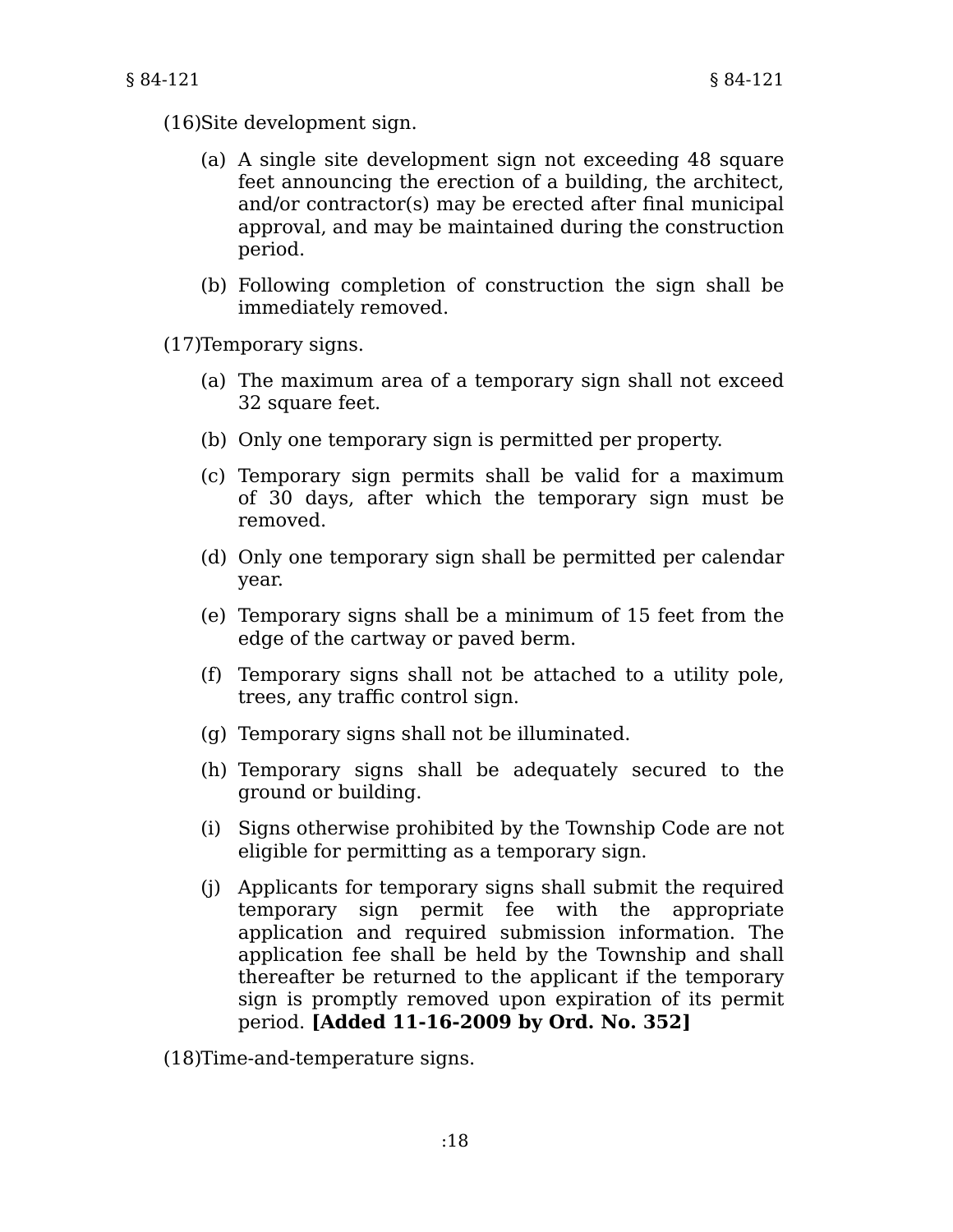- (a) Time-and-temperature signs may be incorporated into a sign permitted elsewhere by this section.
- (b) The maximum number or letter size shall be 12 inches
- (c) The display shall not change more frequently than once every six seconds.
- $(19)$ Traffic control signs. A traffic control sign may be installed by any federal, state, or local agency designed to protect the public safety according to adopted public safety regulations.

Window signs. (20)

- (a) A window sign shall be permitted to be installed on the inside of the window only.
- (b) Window signs shall not cover more than 50% of the glazing of any window.
- (c) The copy of a window sign shall be designed to communicate information about an activity, business, community event, or a sale or service offered.
- Window signs shall not be permanently affixed to a (d) window or windowpanes.
- (21) Prohibited signs. The following signs are prohibited within the Township of Pine:
	- (a) Advertising vehicle;
	- (b) Awning sign;
	- (c) Banners;
	- (d) Canopy sign;
	- (e) Flashing sign;
	- (f) Moving/animated sign;
	- (g) Off-premises sign;
	- (h) Pennant/streamer;
	- (i) Portable sign;
	- (j) Projection sign;
	- (k) Roof sign;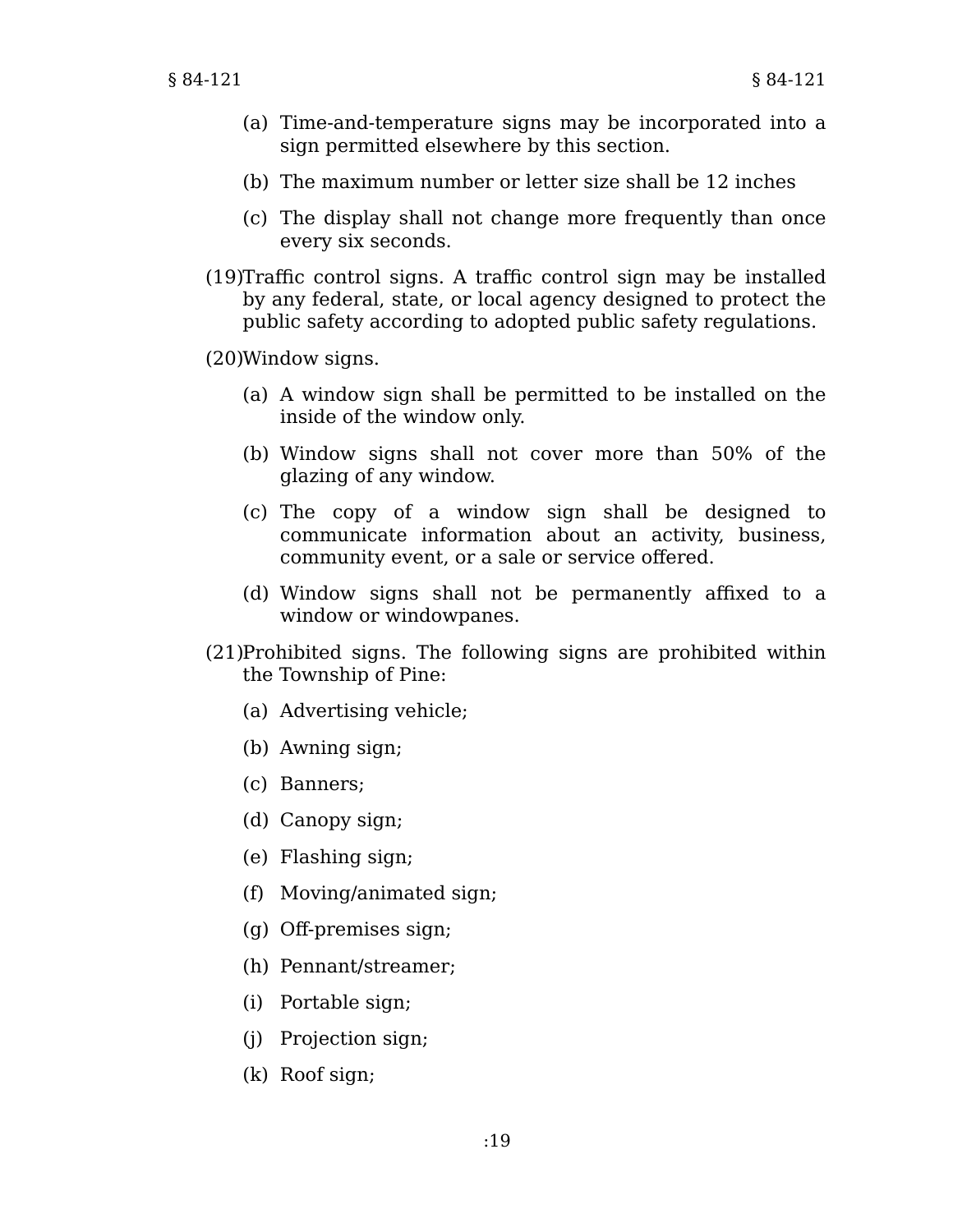- (l) Three-dimensional sign or display;
- (m) Any other sign not specifically permitted by this section.

## Menu board signs. **[Added 11-16-2009 by Ord. No. 352]** (22)

- (a) A menu board sign may be permitted for a particular use when a component of the use involves a vehicular driveup or drive-through service, and such use dictates a need for the menu of services provided by the business.
- (b) Proposed menu board signage shall be included as a part of the land development application and its review and approval process.
- When menu board signage contains speakers to convey (c) dialogue or instruction, the volume specifications for such speakers shall be in accordance with the noise limitations contained within this chapter and so as not to create a noise disturbance to any adjacent use.
- (d) Freestanding menu board signs shall be subject to the following:
	- [1] Only one freestanding menu board sign shall be permitted.
	- [2] Freestanding menu board signs may not exceed 50 feet square feet and in size and may contain signage on one side only;
	- [3] Freestanding menu board signage may be illuminated only as permitted by § 84-121 C of this chapter;
- Wall-mounted menu board signage shall be subject to the (e) following:
	- Wall-mounted menu board signage may be permitted [1] in the number needed to convey the menu of services to each of the locations deemed necessary;
	- Wall-mounted menu board signs may not exceed six [2] square feet in size and may contain signage on one side only;
	- Wall-mounted menu board signage may be [3] illuminated as permitted by § 84-121C of this chapter.
- C. Illumination.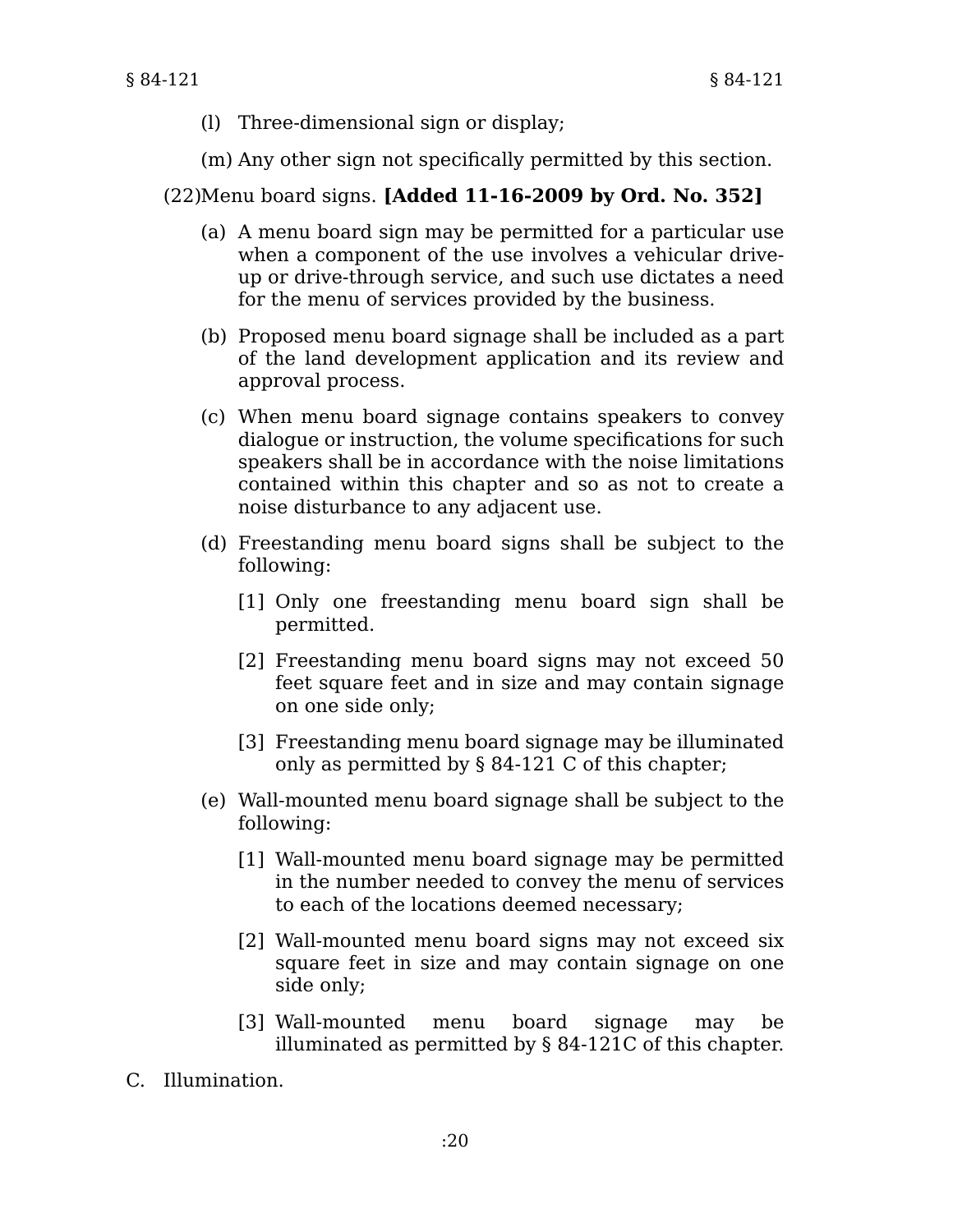- (1) In addition to the requirements of  $\S$  84-121, all signs may be illuminated by a light source so placed so as not to cause confusion or hazard to traffic or conflict with traffic control signs or lights. Lighting shall be so arranged so that the source of the light is not visible from any point off the lot and so that only the sign is directly illuminated.
- (2) The illumination from any sign shall not cause any reflection or glare upon a public street, highway, sidewalk, or adjacent property.
- (3) Sources of all illumination shall be hidden or shielded from view.
- (4) If a sign is internally illuminated at least 75% of the sign face must be opaque.
- (5) Signs consisting of individual letters that are internally illuminated must be illuminated through backlighting or silhouette lighting, or the face of the individual letters must be 75% opaque.
- Wall signs on buildings that are set back more than 100 feet (6) from the road right-of-way may be internally illuminated and exempted from the backlighting requirement, provided that the source of the illumination is not visible. The face of the sign shall be of sufficient opacity to shield the light source.
- (7) No sign shall utilize flashing or moving lights, or stationary lights that create the illusion of movement.
- Exposed tube-style lighting shall not blink, flash, move, or (8) give the visual impression of movement.
- Exposed tube-style lighting shall not be used to outline or (9) highlight a building or any portion of a building or structure unless approved as an architectural element of the building design and as such is not considered a sign.
- (10)Awnings or translucent canopies shall not be illuminated from the underside of the awning or canopy by the direction of the light toward the underside of the awning or canopy. Individual awnings which have been installed over windows may be illuminated from the exterior by gooseneck (or other architectural effect) lighting directed over the exterior of the awning (if such illumination is provided as an architectural component of the building). **[Added 11-16-2009 by Ord. No. 352]**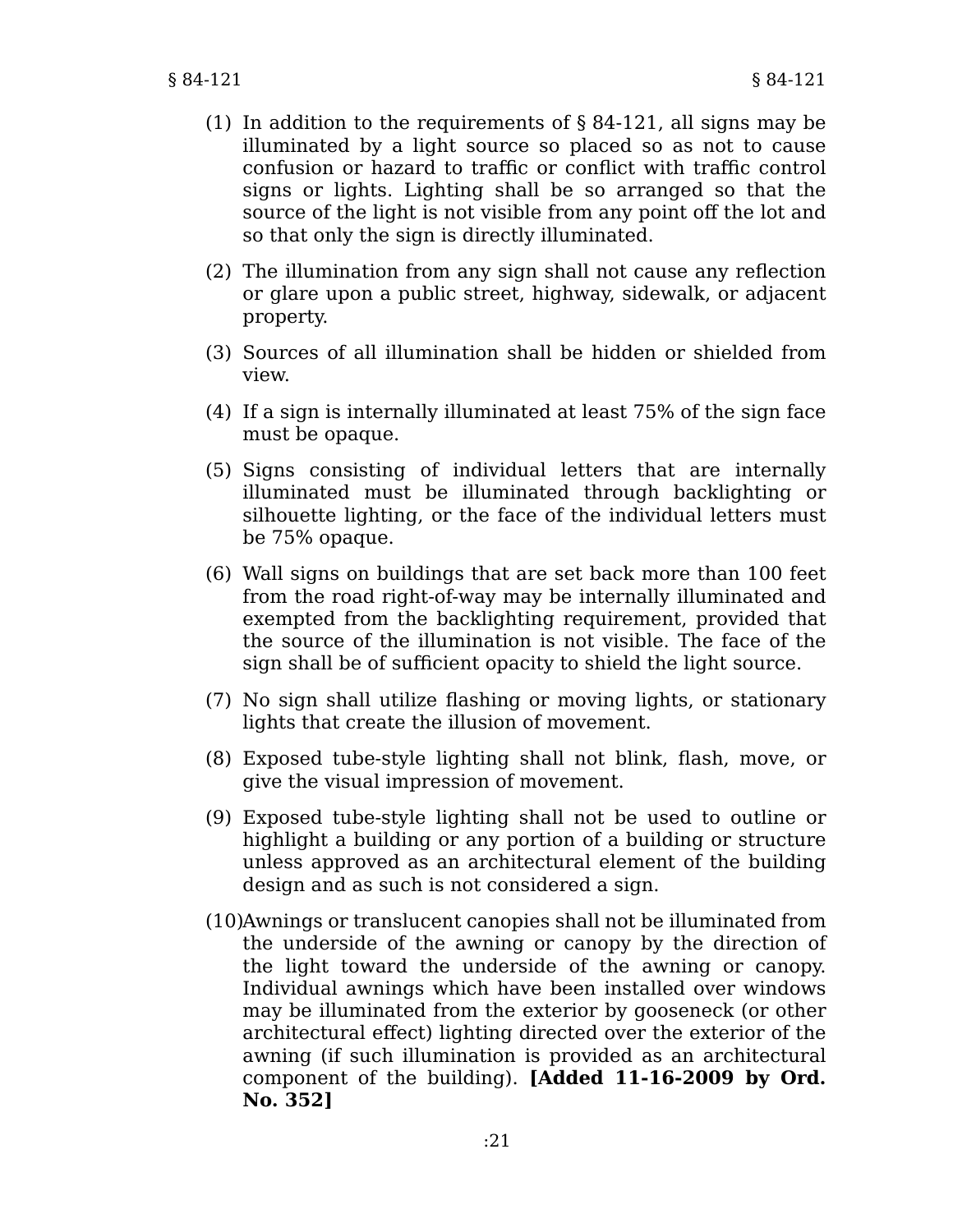- D. Additional standards.
	- (1) All signs shall comply with the applicable provisions of the local building code and the National Electric Code.
	- (2) There shall be no more than one freestanding, pole/pylon sign or one ground/monument permitted for any one building on any one site.
	- (3) There shall be no more that one wall sign, one projecting sign, or one marquee sign permitted for any one building.
	- (4) No sign shall be attached to a tree, utility pole, or otherwise affixed to anything other than an approved sign support structure.
- E. Permits.
	- (1) No permanent or temporary sign shall be erected until the owner, occupier, or the applicant has made an application for the same, paid the fees, in accordance with the current fee schedule, and received a permit for the erection of the sign.
	- (2) A separate permit shall be required for the erection of any sign regulated by this chapter, except that no permit shall be required for the sale or lease of property provided that the sign is four square feet or less.
	- (3) The erector of political placards or signs or an authorized agent of the political party or candidate shall apply and obtain a permit from the Township. The permittee shall be responsible to remove all signs within three days following the election for which the signs were erected.
	- (4) Applications for a sign permit shall include:
		- (a) A scaled drawing showing the design proposed, showing the size, character, and color(s) of the proposed sign. The drawing shall be sealed by a professional registered in the State of Pennsylvania;
		- (b) A scaled drawing showing the parcel of land for any proposed freestanding, pole/pylon sign or ground/ monument sign and the exact location, including dimensions, of the proposed location for the sign. The drawing shall be sealed by a professional registered in the State of Pennsylvania;